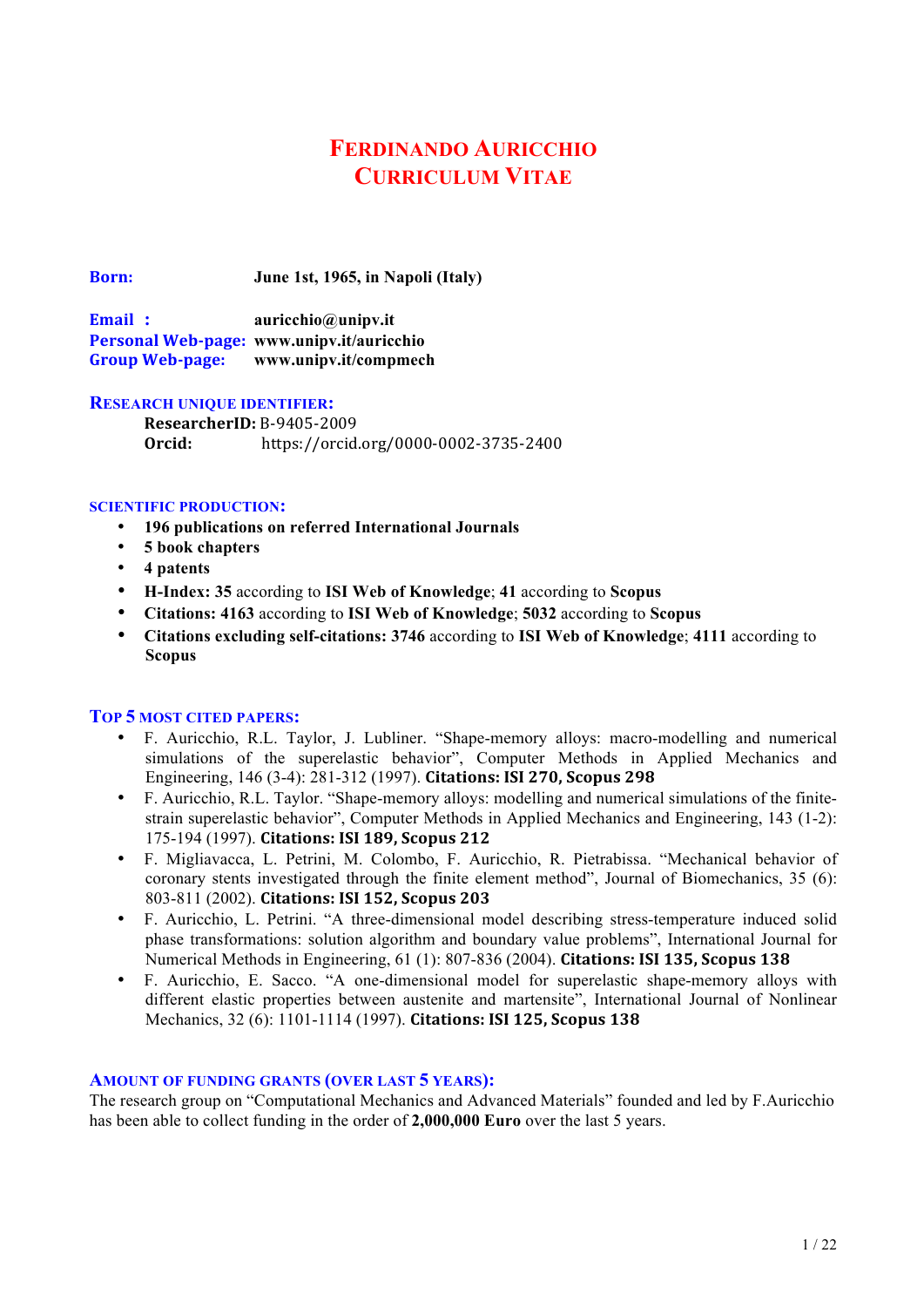#### **CURRENT ACADEMIC POSITION:**

- Since 2001 **Full Professor** of Solids and Structural Mechanics, Department of Civil Engineering and Architecture (previously Department of Structural Mechanics), University of Pavia, Italy
- Since 2001 **Research Associate** at IMATI-CNR (Institute for Applied Mathematics and Information Technologies of the National Research Council), Pavia, Italy

#### **PAST ACADEMIC POSITION:**

- 1998-2001 **Associate Professor** of Mechanics of Solids, Department of Structural Mechanics, University of Pavia, Italy
- 1994-1998 **Assistant Professor** of Mechanics of Solids, Department of Civil Engineering, University of Roma "Tor Vergata", Italy

#### **EDUCATION:**

- 1995 **Doctor of Philosophy** (Ph.D.), Department of Civil Engineering, University of California at Berkeley, USA
- 1991 **Master of Science** (M.S.), Department of Civil Engineering, University of California at Berkeley, USA
- 1989 **Bachelor degree** in Civil Engineering with laude, University of Napoli, Italy

#### **AWARDS AND HONORS:**

- 2016 **Euler Medal** by **ECCOMAS** (European Community of Computational Methods in Applied Sciences). Award description can be found at http://www.eccomas.org/spacehome/1/4
- 2015 San Siro Merit by Comune di Pavia.Award description can be found at www.comune.pv.it/site/home/il-comune/documento7503.html
- 2012 **Fellow Award** by **IACM** (International Association for Computational Mechanics) Award description can be found at http://www.iacm.info/vpage/1/0/Prizes-and-Awards/IACM-Awards

#### **PROFESSIONAL COMMITTEES AND ACTIVITIES (SELECTED):**

| Since 2015 | <b>Proponent and coordinator</b> of one of the five strategic thematic groups of the University of                                                                                 |
|------------|------------------------------------------------------------------------------------------------------------------------------------------------------------------------------------|
|            | Pavia on "3D@UniPV: Virtual Modeling and Additive Manufacturing (3D printing) for<br>Advanced Materials" (http://www.unipv.it/3d)                                                  |
| Since 2015 | Director of the "Computational Mechanics and Advanced Materials" joint Center,                                                                                                     |
|            | between University of Pavia and University of Napoli Federico II                                                                                                                   |
| Since 2015 | <b>Member of Special Interest Group</b> (SIG) in "Advancing the design of medical stents", with<br>an official backing from ECMI (European Consortium for Mathematics in Industry) |
| Since 2015 | Member of the Committee for the Evaluation of the Italian University and Research                                                                                                  |
|            | System (GEV 8.b) in Civil Engineering (VQR 2011-2014)                                                                                                                              |
| 2015       | Member of the Steering Committee for the Thematic Group: GTTS 1 System for                                                                                                         |
|            | personalized manufacturing within the cluster "Smart Industry"                                                                                                                     |
| 2015       | Representative of University of Pavia within the cluster "Smart Industry"                                                                                                          |
| 2015       | Member of the "Additive Manufacturing" Thematic Group Steering Committee within                                                                                                    |
|            | the Lombardy Association for Smart Industry (AFIL)                                                                                                                                 |
| Since 2014 | Member of the ECCOMAS Industry Interest Group (IIG) with the Industrial Liaison                                                                                                    |
|            | Committee (ILC)                                                                                                                                                                    |
| Since 2014 | Coordinator of the Ph.D. Program in "Civil Engineering and Architecture" (University<br>of Pavia)                                                                                  |
| Since 2013 | Vice-President of ECCOMAS (European Community of Computational Methods in<br><b>Applied Sciences)</b>                                                                              |
| Since 2013 | Member of the Advisory Committee on Technical Standards for Constructions for CNR                                                                                                  |
|            | (National Italian Research Council)                                                                                                                                                |
| 2013-2016  | <b>Member</b> of the Academic Senate (University of Pavia)                                                                                                                         |
| 2013       | <b>External referee</b> of the ERC Consolidator Grant 2013 project proposals                                                                                                       |
| Since 2012 | Department Chair (Department of Civil Engineering and Architecture)                                                                                                                |
| Since 2011 | Member of the European Society of Biomechanics                                                                                                                                     |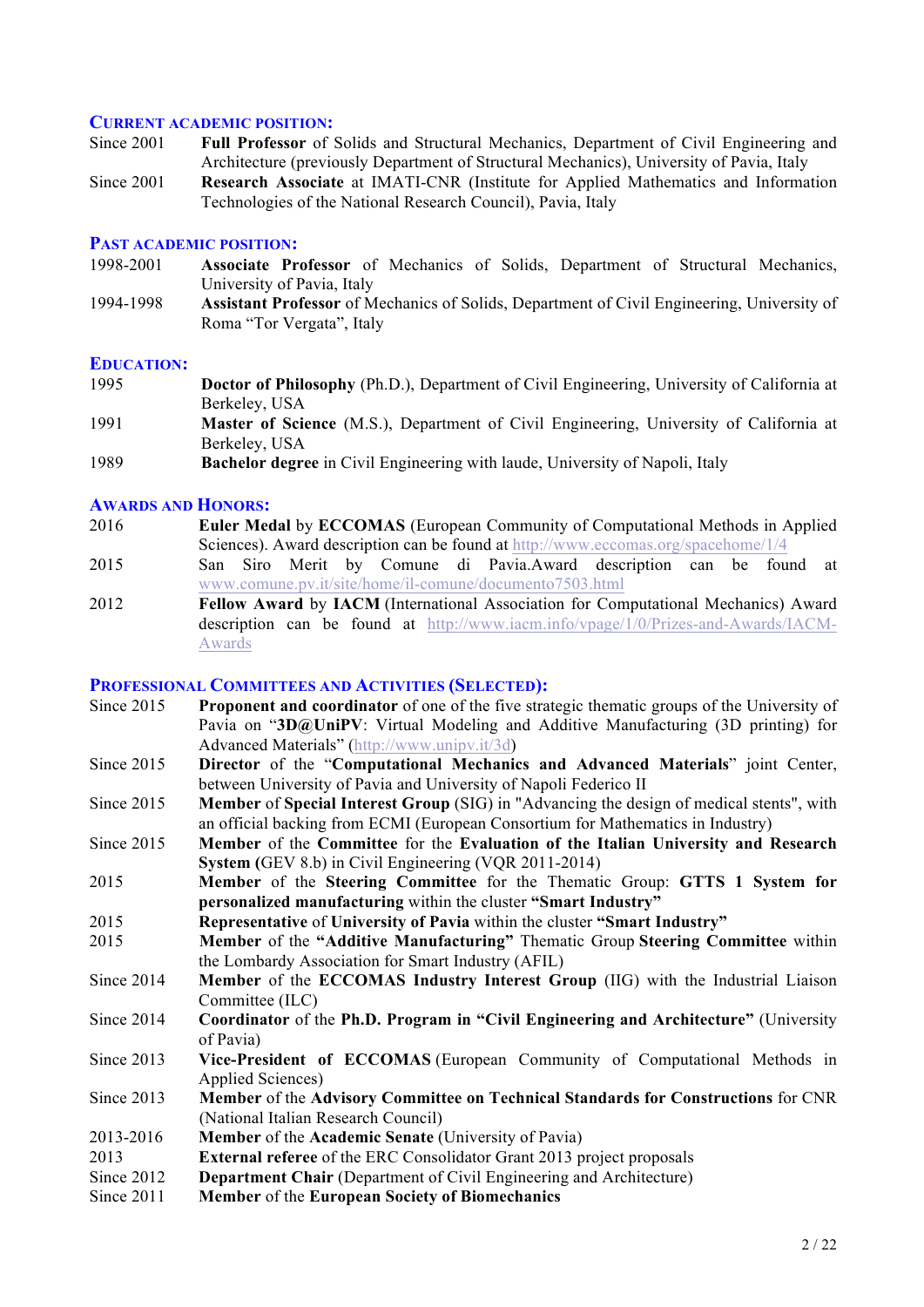- 2011-2014 **Member** of the Committee for the **Evaluation of the Italian University and Research System** (VQR 2004-2010)
- 2011-2014 **Chairman** of the **Civil Engineering sub-Committee** within the Evaluation of the Italian University and Research System (VQR 2004-2010)
- 2011 **Member** of PhD-Award Committee for **ECCOMAS**
- 2011 **Member** of the evaluation committee for the **German Excellence Initiative** (University of Bochum)
- Since 2010 **Coordinator** of the **Ph.D. program in "Computational Mechanics and Advanced Materials"**, program also involved in an **Erasmus Mundus Joint Doctorate Program** entitled "Simulation in Engineering and Entrepreneurship Development - SEED"
- Since 2010 **Reviewer** for **ESF** (European Science Foundation)
- 2009-2013 **Member** of the **International Activity Committee** (University of Pavia)
- 2009-2013 **Member** of the General Council of **IACM**
- 2009-2013 **Member** of the Managing Board and of the Executive Committee of **ECCOMAS**
- 2009-2013 **Member** of the **Scientific Committee** of CeSNA (Center for Advanced Numerical Simulation) at IUSS (Istituto Universitario di Studi Superiori, Pavia)
- 2003-2009 **Department Chair** (Department of Structural Mechanics)
- 2002-2013 **Scientific Committee** M**ember** of IUSS
- 2001-2013 **Member** of the French-Italian "**Lagrange laboratory**"
- 2001-2013 **Professor** at the "**European School for Advanced Studies on Seismic Risk Reduction**"

#### **MEMBERSHIPS TO EDITORIAL BOARD OF INTERNATIONAL JOURNALS:**

- Since 2016 Editorial Board member for the **International Journal of Plasticity**
- Since 2014 Editorial Advisory Board member for the **Journal of Structural Mechanics** (previously Finnish Journal "Rakenteiden Mekaniikka")
- 2014-2016 Editorial Advisory Board member for "**Curved and Layered Structures**"
- Since 2013 Editorial Board member for "**Journal of Computational Bioengineering**"
- Since 2012 Advisory Editorial Board member for "**Computer Assisted Methods in Engineering and**  Science"<sup></sup>
- Since 2012 Editorial Advisory Board member for "**Advanced Modeling and Simulation in Engineering Sciences**"
- Since 2011 Editorial Board member for "**Computational Mechanics**"
- 2011-2015 Corresponding Editor for "**Computer Modeling in Engineering & Sciences**"
- Since 2010 Editorial Board Member for "**Computer Methods in Applied Mechanics in Engineering**"
- Since 2009 Editorial Board Member for "**Annals of Solid and Structural Mechanics**"
- Since 2004 Advisory board Member for "**International Journal for Numerical Methods in Engineering**"

## **ACTIVE RESEARCH GRANTS:**

- 2016-2019 "Pancreatic ductal adenocarcinoma (PDAC): development of a new communication platform between radiologists, surgeons and pathologists based on the 3D virtual and physical reconstruction of the tumor mass and the pancreas", funded by **Italian Department of Health**, unit leader
- 2016-2018 "New Materials and Technologies for Stereo lithography 3D printing", funded by **Regione Lombardia & INSTM**, project leader
- 2015-2018 "A multidisciplinary investigation for the improvement of aortic endografting: from biomedical engineering concepts to clinical implementation", funded by **Italian Department of Health**, unit leader
- 2015-2018 "3D@UniPV: Virtual Modeling and Additive Manufacturing (3D printing) for Advanced Materials", **University of Pavia** (no budget)

## **PAST RESEARCH GRANTS:**

- 2014-2016 "iCardioCloud. Bringing cardiovascular virtual reality to clinical bedside practice through cloud platform: implementation of a US excellence paradigm into Lombardia SSR", funded by **Regione Lombardia and Fondazione Cariplo**, project leader
- 2016 "Fab@Hospital for bone plate fabrication and patient anatomy reconstruction using rapid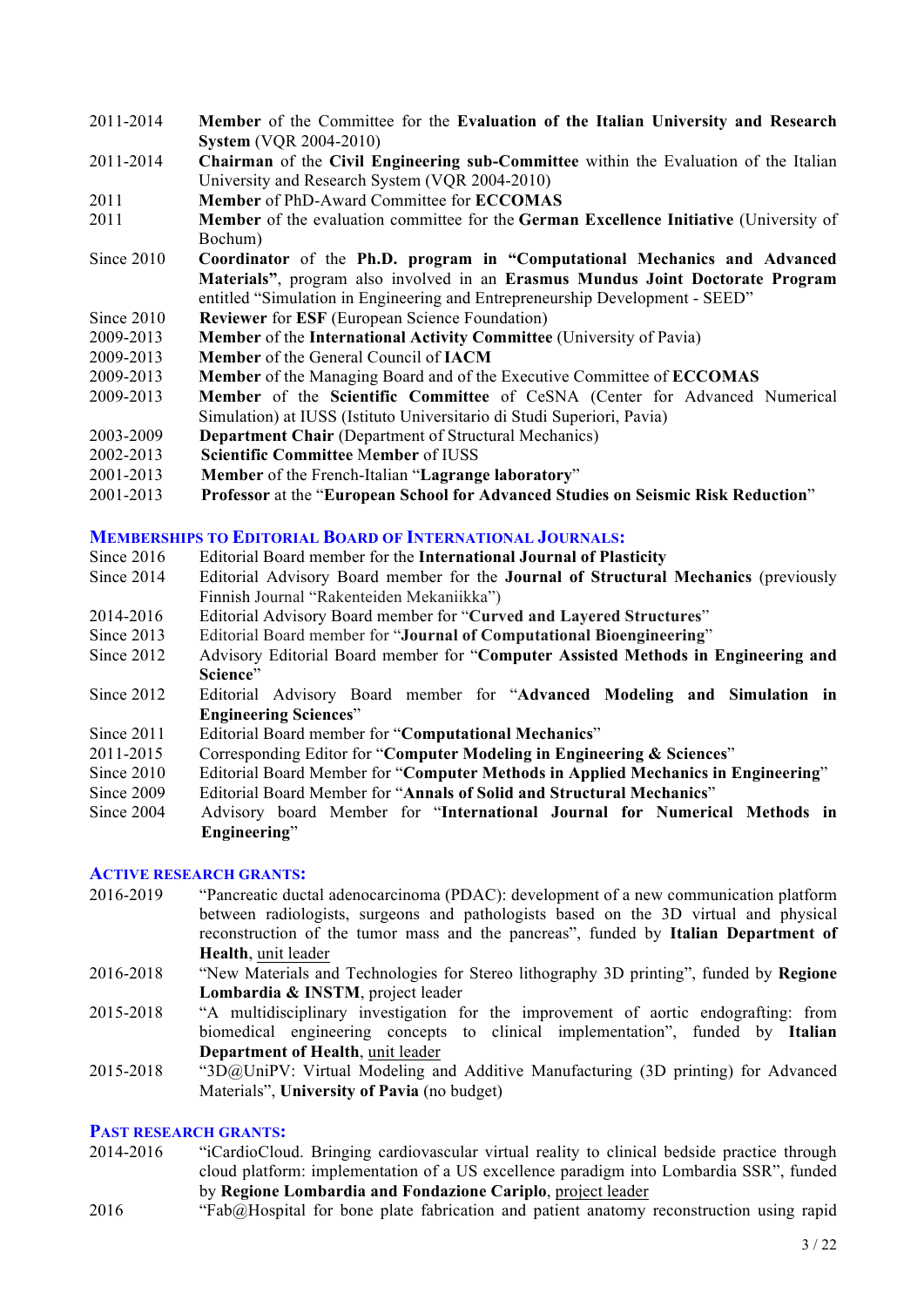|           | prototyping technologies", funded by CNR (National Research Council), unit leader               |
|-----------|-------------------------------------------------------------------------------------------------|
| 2013-2016 | "Advanced mechanical modeling of new materials and technologies for the solution of 2020        |
|           | European challenges", funded by MIUR (Italian Department of University Research),               |
|           | project leader                                                                                  |
| 2014      | "Fab@Hospital. Hospital Factory for Manufacturing Customized, Patient Specific 3D               |
|           | Anatomo-Functional Model and Prostheses", funded by CNR (National Research                      |
|           | Council), unit leader                                                                           |
| 2009-2013 | "Aortic VAIve Sparing: toward an innovative PROsthesis design (through the exploitation of      |
|           | advanced materials and computational mechanics)", funded by Fondazione Cariplo, project         |
|           | leader                                                                                          |
| 2010-2012 | "Shape-memory-alloy advanced modeling for civil, industrial and biomedical engineering          |
|           | applications", funded by MIUR (Italian Department of University Research), project              |
|           | leader                                                                                          |
| 2007-2009 | "SMARTER Shape Memory Alloys to Regulate Transient Responses in civil engineering",             |
|           | funded by ESF (European Science Foundation) within S3T program, unit leader                     |
| 2006-2008 | "Shape-memory alloy active microactuators and devices for biomedical applications:              |
|           | constitutive modeling, structural analysis, design, use of laser techniques for prototype       |
|           | implementation and experimental validation", funded by <b>MIUR</b> , project leader             |
| 2005-2007 | "Superelastic behaviour of shape-memory alloys: development of three-dimensional                |
|           | numerical models and device simulations", funded by CNR, unit leader                            |
| 2004-2006 | "Shape-memory alloys: constitutive modeling, structural behavior, experimental validation       |
|           | and applicability to innovative biomedical applications" funded by <b>MIUR</b> , project leader |
| 2002-2003 | "Shape-memory alloys: constitutive modeling, structural behavior, experimental validation       |
|           | and applicability to innovative biomedical applications" funded by MIUR, project leader         |

- 2001 "Self-diagnosing materials: constitutive modelling and structural element analysis", funded by **CNR**, local unit leader
- 2001 "Tridimensional finite element biomechanical analysis of stent implants and of the mechanical endoprosthesis-vessel interaction", funded by **CNR**, unit leader

## **CONSULTANCY WORK:**

- 2016 "Study and evaluation of innovative algorithm for diagnosis based on imaging", MOXOFF, (Italy) 2015 "Feasibility study in the use of styrene-based polymers in the design and realization of low cost 3D printing prototypes and components", Versalis, (Italy) 2015 "Experimental investigation on jaw mock-up deformation", Studio Odontotecnico Giorgi, (Italy) 2015 "Compression tests on anti-freezing rubber supports", Fluid-o-Tech (Italy) 2014 "3D printing prototyping of three aortic models", Department of Biochemical Sciences – University of Milano (Italy) 2014 "3D printing prototyping using FDM", Thermo Glass Door (Italy) 2014 "3D printing prototyping of components for the training on deafness implantology", Bquadro Congressi (Italy) 2014 "Experimental investigation on elastic wires", Ing. F.Dacarro 2013 "Mechanical testing on femurs", for Lima Corporate (Italy) 2013 "Structural investigation of a new manufacturing machine Mod.FC3013 Montaboette-Montafianchi", Brustia Alfameccanica (Italy) Since 2008 "Validation of a SMA constitutive model", Saes Getters (Italy) 2008 "Feasibility study for the design of an opening and sliding mechanism for wardrobe doors, with innovative and universal features such that the same mechanism may work for a wide variety of doors, without requiring custom-made solutions", Società HITALFA srl & Smarrita Camilla design + NONESISTE DesignLab 2008 "Polymer active surfaces using shape memory alloys", Agom International srl 2007 "Analysis of Actuators with Shape Memory Effects", Nokia Corporation 2004 "Naval use of polyutheran composites", Fast-Form S.r.l. 2003 "Design indications for rectangular pressure vessels", Fedegari Autoclavi
- 2001 "Implementation of SMA constitutive models", MSC Marc (MSC Software Corporation)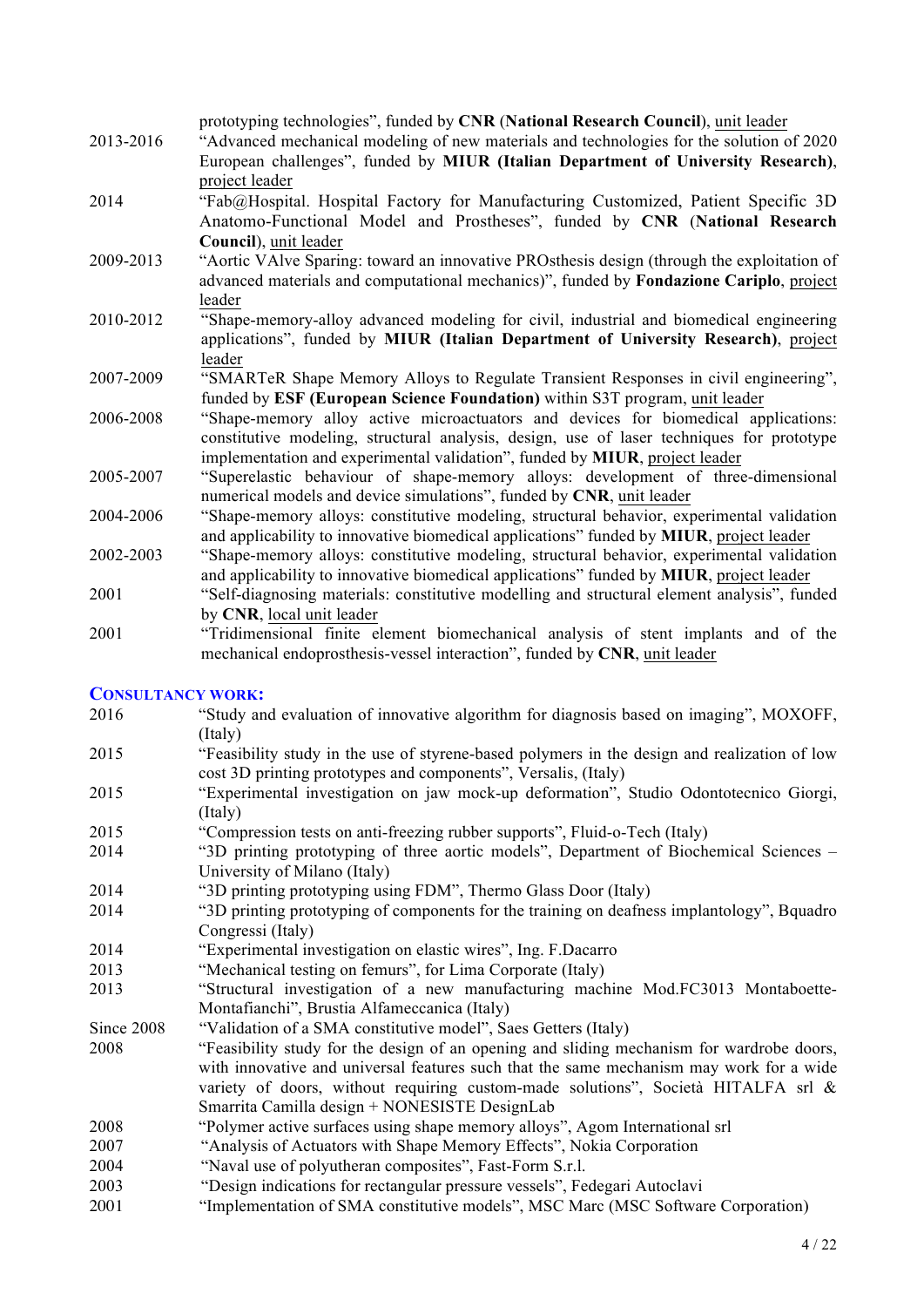- 1999 "Implementation of SMA constitutive models", LS-Dyna (Livermore Software Technology Corporation)
- 1997 "Functional adaptive composites", Fiat Research Center

# **CURRENT INSTITUTIONAL TEACHING ACTIVITIES:**

- **Introductory Computational Mechanics**, Civil Engineering program, University of Pavia
- **Constitutive Modeling of Materials**, Biomedical Engineering program, University of Pavia
- **Biomechanics and Biomedical Device Simulation**, Biomedical Engineering program, University of Pavia
- **3D printing: virtual modeling and additive manufacturing**, University of Pavia

# **PAST INSTITUTIONAL TEACHING ACTIVITIES (SELECTED):**

- **Mechanics of Solids and Structures**, Civil Engineering program, University of Pavia
- **Mechanics of Solids and Structures**, Electrical Engineering program, University of Pavia

# **POST-GRADUATE TEACHING ACTIVITIES (SELECTED):**

- 7th Summer School on **"Biomechanics of soft Tissues: multiscale modeling, simulation and applications"** Graz University of Technology, Austria July 4-8, 2016, coordinated by Gerhard A. Holzapfel and Ray W. Ogden
- **Nonlinear Computational Solid & Structural Mechanics: theoretical formulations, technologies, and computations** (in collaboration with F. Brezzi, R.L. Taylor, M. Bischoff, A. Reali, G. Sangalli):
	- o Pavia, May 16-20, 2016
	- o Pavia, May 5-9, 2014
	- o Pavia, April 16-20, 2012
	- o Pavia, April 12-16, 2010
- **Advanced Finite Element Technologies, CISM** (in collaboration with D.Reddy, A.Huerta, P.Wriggers, J. Schroder, G.Starke), Udine, October 6 - 10, 2014
- **Nonlinear Computational Solid & Structural Mechanics: theoretical formulations, FEM technology and computations** (in collaboration with F. Brezzi, R.L. Taylor, A.Ibrahimbegovic) Pavia, May 14-18, 2007
- **Advanced Finite Element Methods for Continuum Mechanics** course within EUA4X European project (European Atelier for Engineering and Computational Sciences), series of lectures, 2006
- **Mixed Finite Element Technologies, CISM** (in collaboration with F.Armero**,** S.Brenner, R.Sacco, R.Stenberg, P.Wriggers) Udine, October 2005

# **RESEARCH TOPICS (SELECTED):**

- **3D printing**: modeling of phenomena occurring during 3D printing at different scales and with different technologies (mainly, FDM & LSM), activation of a 3D printing lab with different technologies
- **Mixed finite elements**: development and analysis of finite element methods for Reissner-Mindlin plates, laminates, shells, locking problems in small and large deformation regimes
- **Material constitutive modeling**: static and dynamic response for low and high number of cycles (metals, polymers, rubbers), advanced materials (shape memory alloys and self-diagnosing materials)
- **Biomechanics**: constitutive laws for biological tissue, modeling and investigation of minimally invasive procedures (stenting) as well as invasive cardio-surgery procedures, generation of computational models from patient-specific medical images
- **Isogeometric analysis**: structural mechanics problems in small and large deformations
- **Fluid-structure interaction**: mathematical modeling and applications to hydraulics and cardiovascular applications
- **Fast/impact dynamics:** development of meshless numerical techniques, smoothed particle hydrodynamics (**SPH**) methods
- **Advanced materials for the reduction of seismic risk**: development of innovative devices

# **SUPERVISION OF YOUNG RESEARCHERS:**

• **Currently supervisor** of **4 Post-doc, 12 PhDs**, and 6 Master students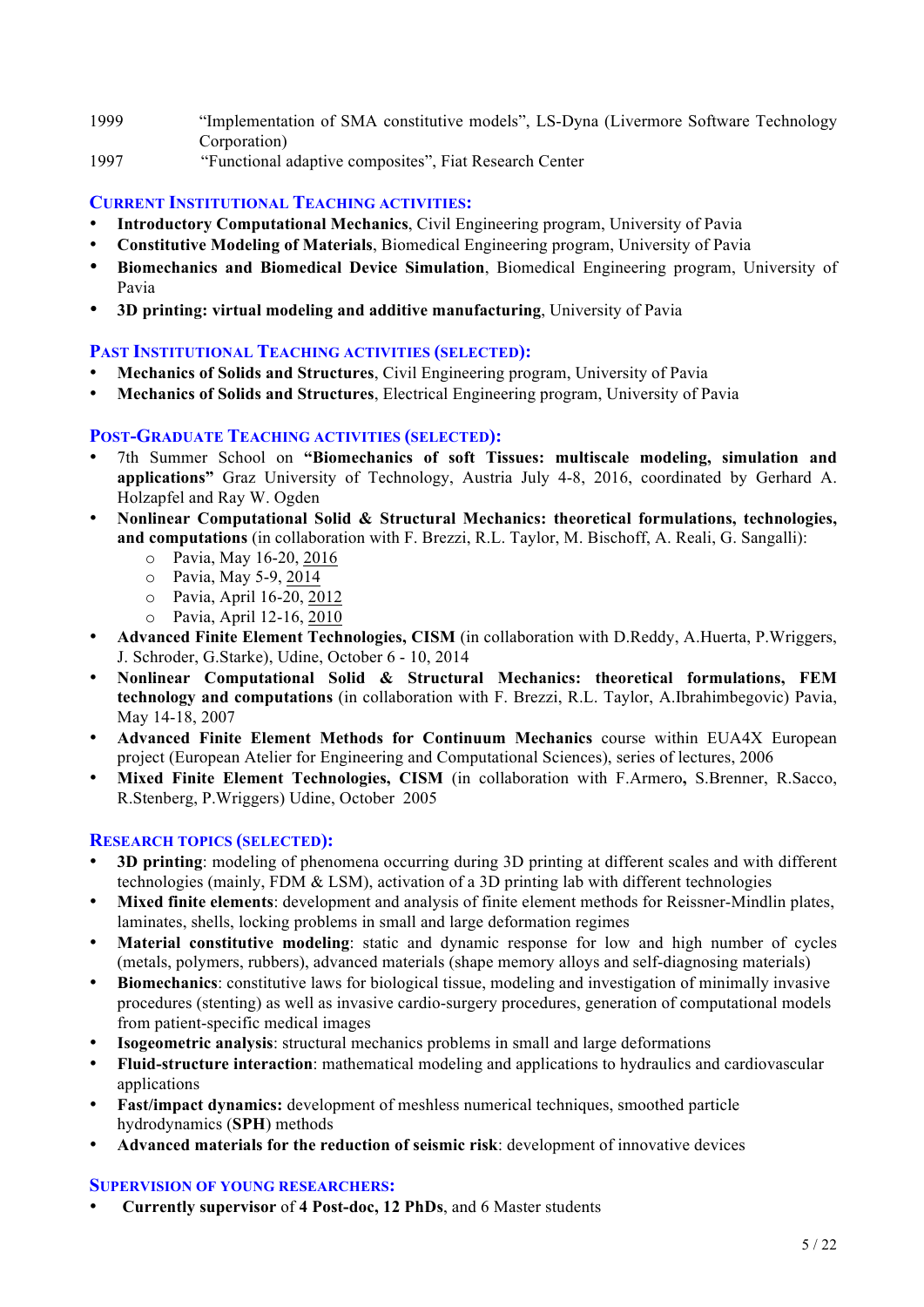- **Past-supervisor of 8 Post-docs, 18 PhDs**, and more than 45 Master students
- Past foreign PhD students and PostDocs from: Canada, Israel, Iran, Taiwan, China, Argentina

## **ACCOMPLISHMENTS OF SUPERVISED RESEARCHERS (SELECTED):**

## Alessandro Reali

- 2016 IACM Fellows Award
- 2015 TUM-IAS Fischer Fellowship
- 2015 & 2014 Thomson-Reuters Highly Cited Researcher
- 2014 IACM Argyris Award
- 2013 AIMETA Junior Price
- 2012 ECCOMAS Zienkiewicz Award
- 2012 ECCOMAS Olympiad Award
- 2011 ECCOMAS best Italian Ph.D. dissertation
- 2010 ERC Starting grant

## Michele Conti

- 2016 ESC (European Society of Cardiology) Research Grant
- 2014 E. Kieffer Prize. 6th International Congress Aortic Surgery and Anesthesia
- 2010 PhD thesis selected as the Italian candidate for ECCOMAS Award for the Best PhD Theses 2010

## Simone Morganti:

- 2014 Recipient of the Tissue Mechanics Prize awarded by the Centre for Mechanics of Biological Materials (CMBM) of the University of Padua
- 2012 Winner of ECCOMAS PhD Olympiad 2012 for the Best Thesis Presentation (Aveiro, Portugal)
- 2011 PhD thesis selected as the Italian candidate for ECCOMAS Award for the Best PhD Theses 2011.

## Stefania Marconi

2014 Best Project Work Award within the project "INNO-TAL Talenti per l'innovazione globale e la professionalizzazione", Fondazione Cariplo

## **CURRENT ACADEMIC POSITION OF SUPERVISED RESEARCHERS:**

- 3 Assistant Professors (Michele Conti, Simone Morganti)
- 3 Associate Professors (Alessandro Reali, Lorenza Petrini, Edoardo Artioli)

## **EXPERIMENTAL LABS (SELECTED):**

## **All the listed labs are devoted to undergraduate, graduate, and post-graduate activities**

• **Proto-lab:** created with the idea of providing a rapid-prototyping service, that let you realize a physical model directly from a virtual CAD model.

The laboratory is equipped with a Objet 30Pro 3D printer, able to print models in 7 different materials; a 3DSystems ProJet 460 Plus, a professional, full-color, binder jetting printer; a 3NTR A4v2, a professional FDM printer, dual Bowden extruder, able to process a very broad class of materials thanks to high temperature; a 3NTR A4v3, a professional FDM printer, triple Bowden extruder, hot chamber, able to rpint multi-material models; a Leapfrog Creatr HS, an FDM printer, dual Bowden extruder, particularly suitable for relatively high speeds printing of large objects with common materials; a Leapfrog Creatr, dual Direct extruder, especially suitable when printing low modulus filaments as thermoplastic polyurethanes.

• **β-lab:** established as a collaboration between Pavia University, IRCCS San Donato, and CNR-IMATI Milan, it studies the cardiovascular fluid-dynamics within vitro models, aiming at supporting the clinical practice of vascular surgery and validating computational models. Indeed, the mission of the laboratory is to increase the clinical effectiveness of vascular surgical techniques.

The laboratory is equipped with a pulse-duplicator able to reproduce the cardiac output or the pressure/flow characteristic in specific district of the vasculature.

• **Activ-lab:** focused on SMA-actuated applications development and testing, but also devoted to other actuation types, the characterization of SMA actuators is performed to find the best solution for each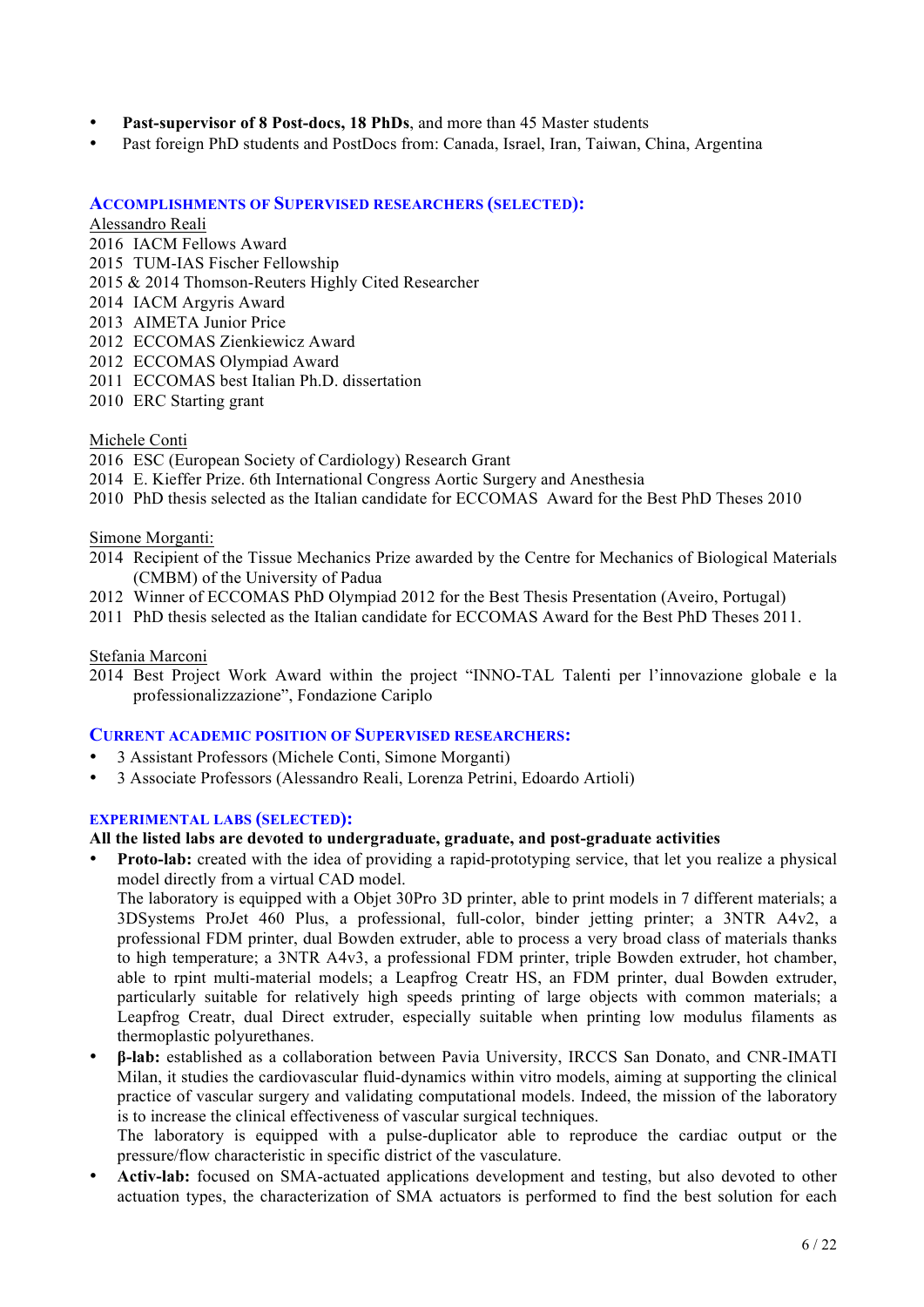application. For this purpose, testing benchmarks for SMA wires and springs have been developed, in order to characterize them as electrically powered actuators.

The laboratory is equipped with a Z+ 20-10 power supply by TDK-Lambda, an EA-PS 3016-20 B power supply by EA Elektro-Automatik GmbH  $\&$  Co., and with a high performance 6  $\frac{1}{2}$  digits precision multimeter.

#### **PATENTS UNDER EVALUATIONS:**

• P.Canzi, M.Benazzo, S.Marconi, F.Auricchio (Inventors and Applicants), *Ring cochlear implant introducer Temporal Bone Holder*, 2015

#### **FILED PATENTS**

• D.Asprone, F.Auricchio, C.Menna (Inventors and Applicants), *Structure made of reinforced concrete and realization procedure through a 3D printing process* Italian Patent Office n. 102016000077424, 2016

## **GRANTED PATENTS:**

- F.Sarchi, F.Ramaioli,G.Gusmano, F.Auricchio, F.Nanni, G.Forte (Inventors and Applicants), *Wireless structural health monitoring with elongated carbon fiber or matrix sensor*, European Patent Office n. WO2004IT00024 20040130, 2014
- F.Auricchio, R.Stanco, S.Pigazzani (Inventors), Smarrita Camilla Design; Smarrita Camilla Project, F.Auricchio, R.Stanco, S.Pigazzani (Applicants) *Networked structure and process and means for lifting and lowering the same*, European Patent Office n. WO2000IT00252 20000619, 2000

#### **INVITED PRESENTATIONS TO INTERNATIONAL CONFERENCES AND/OR SCHOOLS (SINCE 2010):**

- 2017 **Plenary Lecture**, "An advanced example of computer aided clinical trial: the iCardioCloud Project", Mathematical Modeling for the Circulatory System Models, Equations, Applications, Verona (Italy)
- 2017 **Plenary Lecture**, "A computational approach for the fatigue analysis of NiTi stents", SMART 2017, Madrid (Spain)
- 2017 **Plenary Lecture**, "Stampa 3D in Chirurgia Generale e Chirurgia Vascolare", Stampa 3D in Medicina: regole, tutele, mercato e formazione, Bologna (Italy)
- 2017 **Plenary Lecture**, "Challenges of Stability Analysis using mixed FEM", GAMM 2017, Weimar (Germany)
- 2017 **Plenary Lecture,** Coupled Problems 2017, Rhodes (Greece)
- 2017 **Invited Lecture, "**3D PRINTING: a bridge to the future … with many open (computational) issues", **Symposium on Integrated Data Assimilation**, within the SimTech Cluster of Excellence, Stuttgart (Germany)
- 2016 **Invited lecture**, "Stampanti in 3D. Una tecnologia abilitante con applicazioni dal manifatturiero avanzato alla chirurgia", Ordine degli Ingegneri di Pavia assembly, Pavia (Italy)
- 2016 **Invited Lecture,** Multiscale Innovative Materials and Structures MIMS16, Cetara (Italy)
- 2016 **Invited Lecture,** Giornata di Studio Leghe a Memoria di Forma: materiali per l'innovazione di prodotti biomedicali e industriali, Milano (Italy), "Modellazione costitutiva ed implementazione numerica: effetto memoria di forma, superelasticità e simulazione di dispositivi SMA"
- 2016 **Plenary Lecture,** GIMC 2016, XXI Italian Conference on Computational Mechanics, Lucca (Italy) "3D printing: a bridge to the future"
- 2016 **Invited Instructional Lecture Sessions** (IL) 45 min., 17th EFORT Congress, Geneva (Switzerland), "3D Printing: Clinical Applications In Orthopaedics And Traumatology"
- 2016 **Plenary Lecture,** MAFELAP 2016, 15th Conference on the Mathematics of Finite Elements and Applications, Brunel University, UK
- 2016 **Invited Lecture,** 2016 International Workshop on Multiscale Innovative Materials and Structures (**MIMS16**), Cetara, Salerno, Italy, "The use of 3D Printing for the development of Innovative Materials and Structures"
- 2015 **Plenary Lecture**, International Conference on Biomedical Technology 2015, Hannover (Germany) "Simulation of endovascular surgery: from medical images to clinical reality through computational and experimental biomechanics"
- 2015 **Invited Lecture**, 117° Congresso Nazionale della Società Italiana di Chirurgia, Milano (Italy),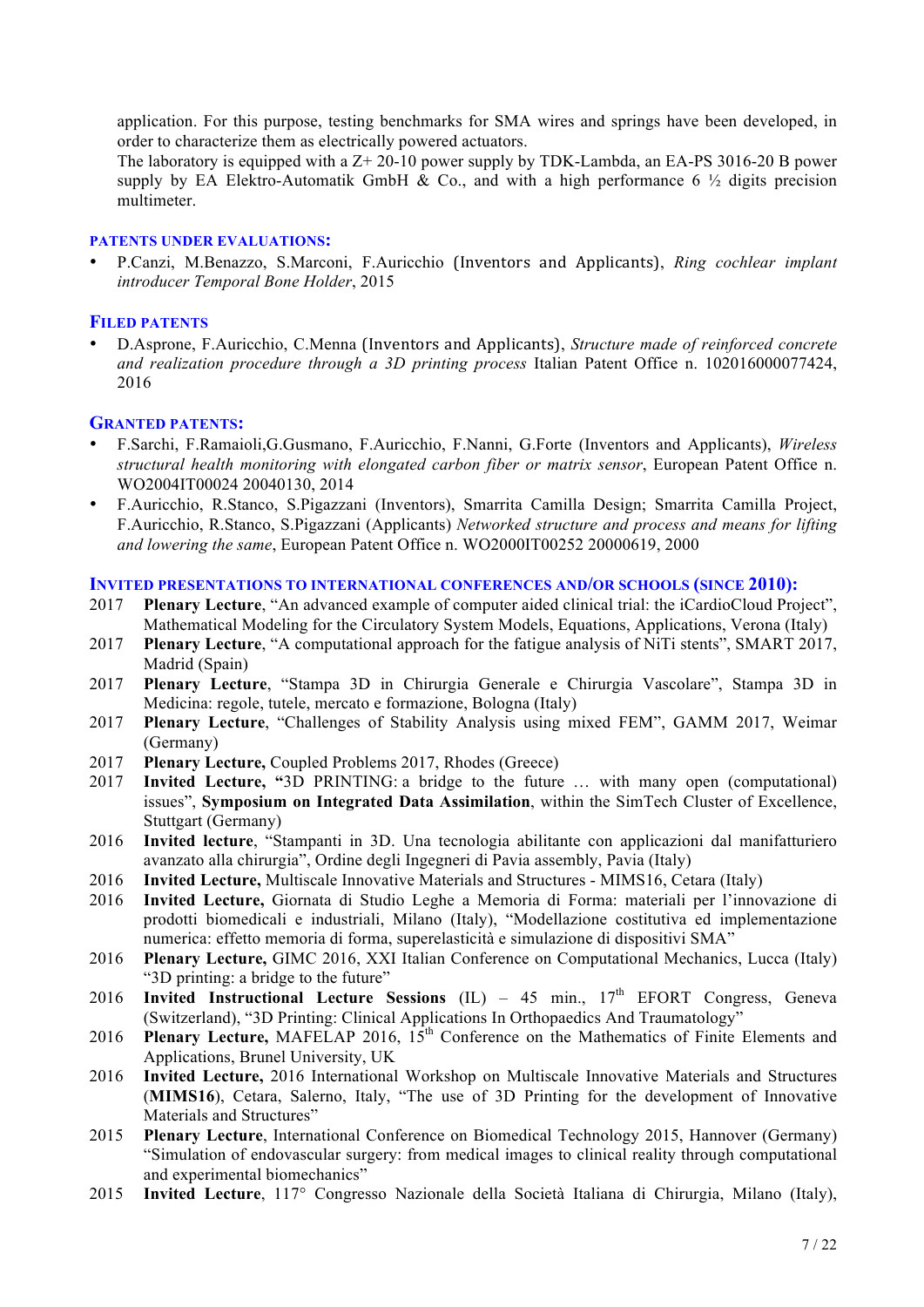"Stampanti 3D"

- 2015 **Invited Lecture**, XIV Congresso Nazionale della Società Italiana di Chirurgia Vascolare ed Endovascolare "Ricerca traslazionale", Milano (Italy).
- 2015 **Invited Lecture,** PRIN meeting "Cardiovascular Modeling", "Prediction of EVAR outcome by means of computational models and validation"
- 2015 **Invited Seminar**, "Mechanics of Solids: From beam theory to rapid prototyping for surgery planning", Università di Napoli Federico II, Napoli (Italy)
- 2015 **Plenary Lecture** 7th ECCOMAS Thematic Conference on Smart Structures and Materials, "Shape memory alloys: from recent modeling proposals to cardiovascular device simulations"
- 2015 **Plenary Lecture**, 86<sup>th</sup> Annual Meeting of GAMM (International Association of Applied Mathematics and Mechanics)
- 2014 **Invited Lecture,** MAC 2014, 4th Munich Aortic and Carotid Conference, Munich (Germany), "Prediction of EVAR outcome by means of computational models"
- 2014 **Invited Seminar**, Laboratoire de Mécanique des Solides, Ecole Polytechnique, Paris (France), "Shape-Memory Alloys: 3D Constitutive Modeling and Biomedical Device Investigation"
- 2013 **Invited Lecture**, Euromech 548 Innovations in Mechanics and in Civil Engineering, Amboise (France), "Shape-Memory Alloys: 3D Constitutive Modeling and Biomedical Device Investigation"
- 2013 **Keynote Lecture,** Coupled Problems 2013, Ibiza (Spain), "On strong imposition of Dirichlet boundary conditions in unfitted finite element methods with application to fluid dynamics"
- 2012 **Semi-Plenary**, 6th European Congress on Computational Methods in Applied Sciences and Engineering (ECCOMAS), Vienna (Austria), "Approximations of incompressible large deformation elastic problems: some unresolved issues!"
- 2012 **Keynote Lecture,** MSE 2012, Darmstadt (Germany), Symposium "A6 Modern Aspects in Structural Phase Transformations", "Shape Memory Alloys: some recent developments on 3D constitutive modeling and biomedical device investigation"
- 2012 **Invited series of lectures**, "Modelli e metodi computazionali per materiali innovative con applicazione alle leghe a memoria di forma", Università di Napoli Federico II, Napoli (Italy)
- 2012 **Invited Lecture**, MIMES, Gruppo di Lavoro AIAS MIMEMS "Materiali Intelligenti e MEMS", "Recenti sviluppi modellistici per attuatori"
- 2012 **Plenary Lecture**, ESMC 2012, 8th European Solid Mechanics Conference, Graz (Austria), "Shape-Memory Alloys: 3D Constitutive Modeling and Biomedical Device Investigation"
- 2012 **Invited Lecture**, Advanced Computational Engineering Workshop, Mathematisches Forschungsinstitut Oberwolfach, Oberwolfach (Germany), "Approximations of incompressible large deformation elastic problems: some unresolved issues!"
- 2011 **Invited Lecture**, ASME 2011 Conference on Smart Materials Adaptive Structures and Intelligent Systems, Scottsdale, Arizona (USA), "Recent Developments on the 3D Modeling of SMA"
- 2011 **Keynote Lecture**, ECCOMAS Thematic Conference: COMPDYN 2011, 3rd International Conference on Computational Methods in Structural Dynamics & Earthquake Engineering, Corfu (Greece), "Elasticity and elasto-plasticity 2D problems addressed via a novel finite particle formulation"
- 2010 **Invited Lecture**, AIM 2010, Brescia, "Shape-memory alloys: effective 3D modeling, computational aspects and analysis of actuator and biomedical devices"
- 2010 **Invited Lecture**, So.pa.chi.va.la.me. 2010, Napoli, "Computer-based simulation of carotid artery stenting: a first step towards a virtual procedure planning"
- 2010 **Keynote Lecture**, Smart Structural System Technologies (S3T), Porto (Portugal), "On the constitutive modeling and numerical implementation of shape memory alloys under multiaxial loadings - Part I: Constitutive model development at small and finite strains"
- 2010 **Invited Lecture**, Smart Structural System Technologies (S3T), Porto (Portugal), "On the constitutive modeling and numerical implementation of shape memory alloys under multiaxial loadings - Part II: numerical implementation and simulations"
- 2010 **Invited Lecture**, First joint Workshop Polimeri Europa and Engineering Faculty of the University of Pavia, Mantova (Italy), "On some current activities in computational mechanics and advanced materials modeling"
- 2010 **Semi-plenary Lecture**, 4th European Conference on Computational Mechanics (Solids, Structures and Coupled Problems in Engineering), Paris (France), "Shape-memory alloys: effective 3D modeling, computational aspects and biomedical device analysis"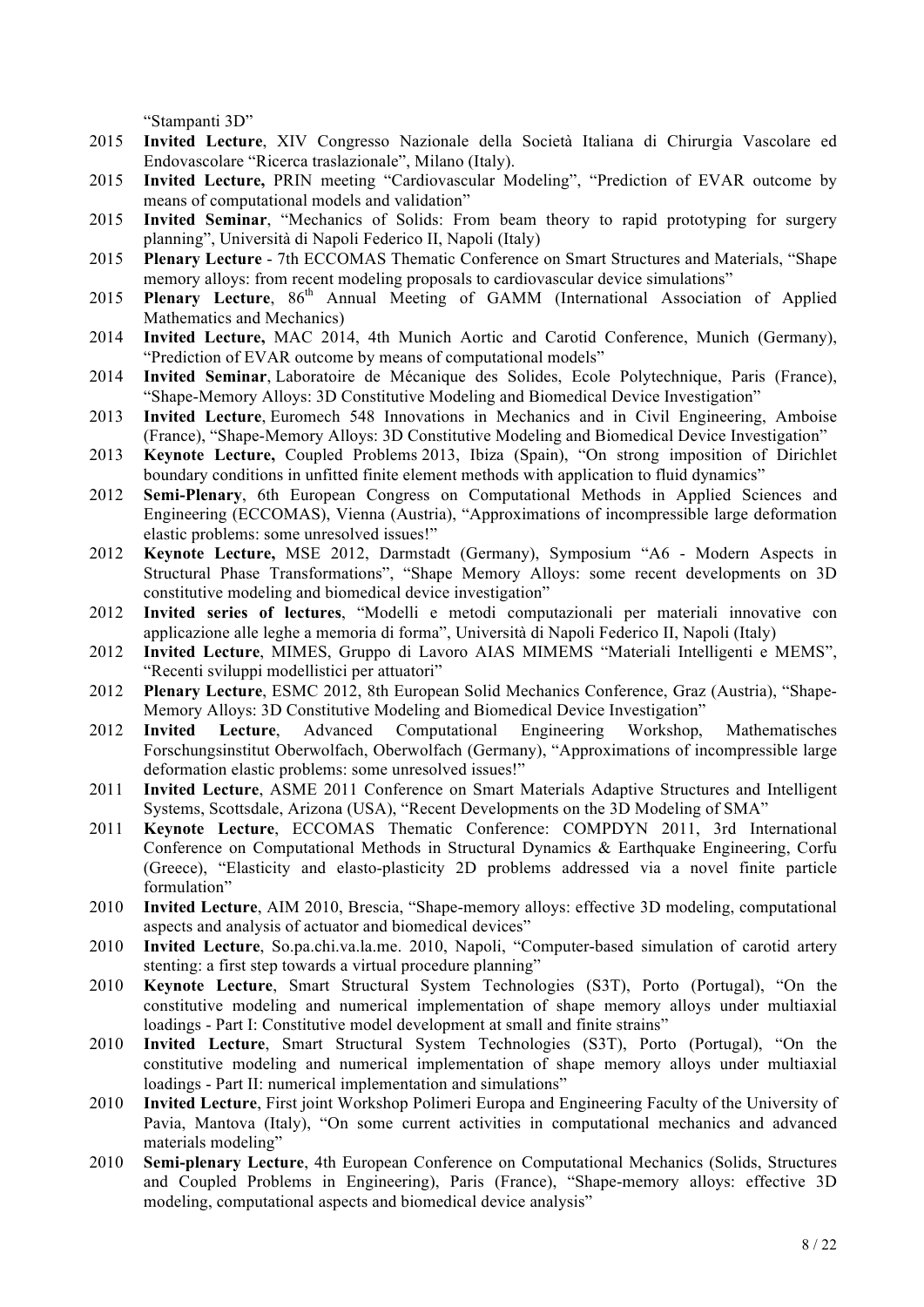#### **ORGANISATION OF INTERNATIONAL & NATIONAL CONFERENCES:**

- 2017 IDBN
- 2017 SIM-AM 2017, ECCOMAS Conference on *Simulation for Additive Manufacturing* (co-chair) Munich (Germany)
- 2017 IGA 2017, ECCOMAS Conference on *Isogeometric Analysis* (co-chair) Munich (Germany)
- 2017 EUROMECH 2017, Colloquium on *Modeling and Simulation of Additive Manufacturing Processes* (co-chair) – Aveiro (Portugal)
- 2015 PLAST 2015, Conference on: *Stampa 3D nel medicale: tecnologie, applicazioni ed aspetti regolatori*, Milano (Italy)
- 2015 3DPRINTHUB, 1<sup>st</sup> "3D Printing Italian Meeting in Medical and in Orthopedics and Traumatology" – Milano (Italy)
- 2011 ECCOMAS 2011, 5th ECCOMAS Thematic Conference on *Smart Structures and Materials SMART'11* – Saarbrücken (Germany)
- 2009 MULTIMAT09, Numerical Methods for Multi-Material Fluids and Structures Pavia (Italy)
- 2008 WCCM8 ECCOMAS 2008,  $8<sup>th</sup>$  World Congress on Computational Mechanics and  $5<sup>th</sup>$  European Congress on Computational Methods in Applied Sciences and Engineering – Venice (Italy)
- 2008 SMST 2008, International Conference on Shape Memory and Superelastic Technologies Stresa (Italy)
- 2006 SMARTeR, Shape Memory Alloys to Regulate Transient Responses in civil engineering Pavia (Italy)
- 2000 ESOMAT 2000,  $5<sup>th</sup>$  European symposium on martensitic transformations and shape memory alloys Como (Italy)

## **ORGANIZATION OF SESSION OR MINI-SYMPOSIUM IN INTERNATIONAL & NATIONAL CONFERENCES:**

- 2017 ICBT17, International Conference on Biomedical Technology, Hannover (Germany), Minisymposium on: *"Simulations for cardiovascular diagnosis and treatment: from computer through devices to bedside*"
- 2017 COMPLAS 2017, 14th International Conference on Computational Plasticity, Mini-symposium on: "Computational Biomechanics" – Barcelona (Spain)
- 2017 IGA 2017, ECCOMAS Conference on *Isogeometric Analysis* (co-chair) Munich (Germany)
- 2017 SIAM 2017, Conference on Computational Science and Engineering Atlanta (GE, USA) ??????
- 2016 ECCOMAS Congress 2016, Minisymposium on: "Simulation of Cardiovascular Procedures and Devices" European Congress on Computational Methods in Applied Sciences and Engineering – Crete (Greece)
- 2012 ICTAM 2012, co-chair (with prof. Eliot Fried from McGill University, Canada) the Pre-Nominated Session (PNS) entitled *Mechanics of phase transformations* at the 23<sup>rd</sup> International Congress of Theoretical and Applied Mechanics – Beijing (China)
- 2011 COMPDYN 2011, Minisymposium on "Meshless Methods", 3rd International Conference on Computational Methods in Structural Dynamics & Earthquake Engineering – Corfù (Greece)

## **SCIENTIFIC BOARD OF INTERNATIONAL CONFERENCES (SINCE 2010):**

- 2018 ECCM 6 & ECFD 7, 6th European Conference on Computational Mechanics (Solids, Structures and Coupled Problems) and 7th European Conference on Computational Fluid Dynamics – Glasgow (Scotland, UK)
- 2017 CSMA 2017, French National Workshop on Structural Computation Giens Peninsula (France)
- 2017 ICBT17, International Conference on Biomedical Technology, Hannover (Germany)
- 2017 CMBE17, 5th International Conference on Computational and Mathematical Biomedical Engineering, University of Pittsburgh, Pennsylvania (USA)
- 2017 SMART 2017, 8th ECCOMAS Thematic Conference on Smart Structures and Materials, Scientific Committee Member – Madrid (Spain)
- 2016 10th International Conference on Mechanics of Time Dependent Materials Paris (France)
- 2016 CIMTEC 2016, 5th International Conference "Smart and Multifunctional Materials, Devices, Structures", International Advisory Board of Symposium B "State-of-the-art Research and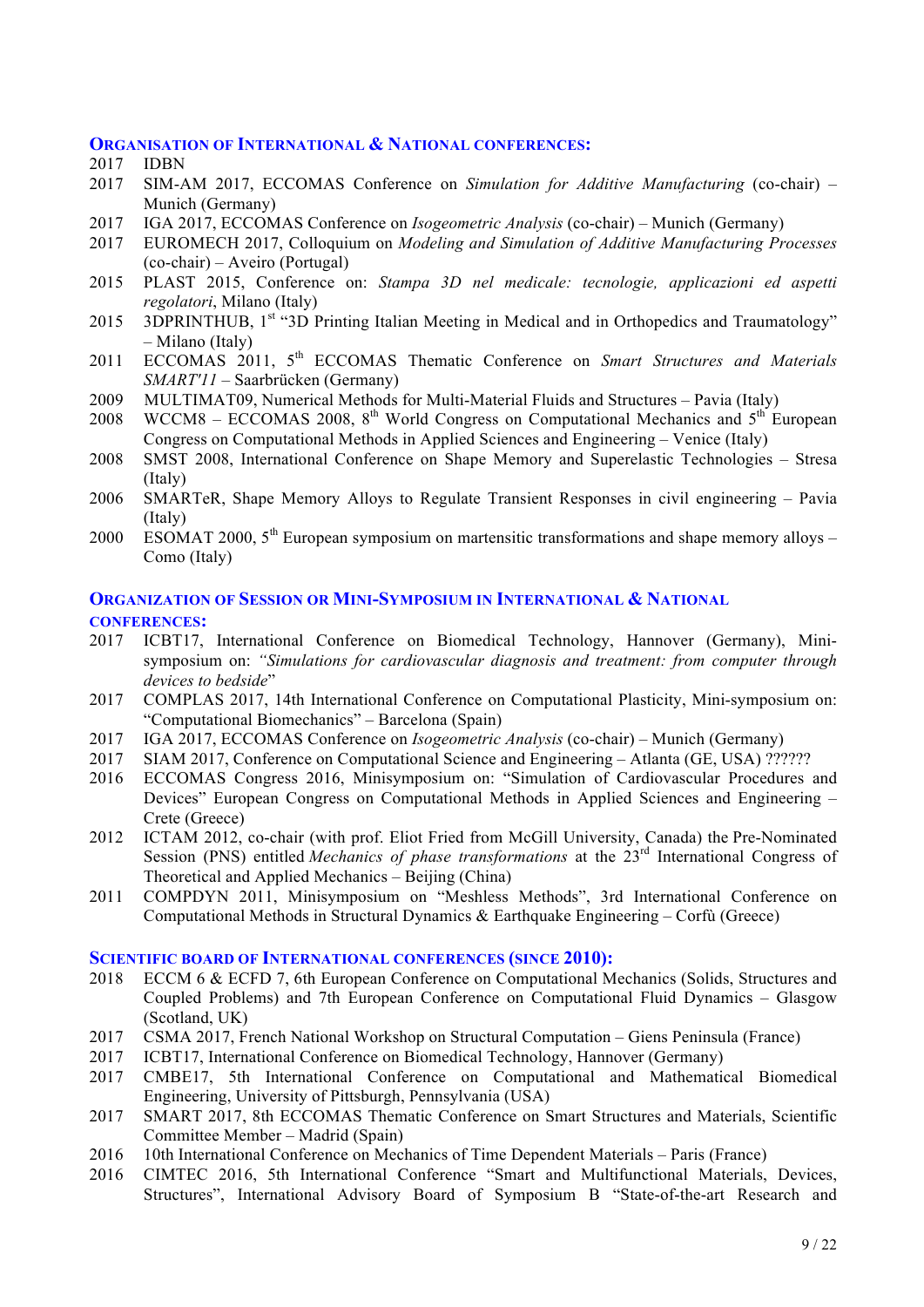Applications of Shape Memory Alloys" – Perugia (Italy)

- 2015 PANACM, 2015 Pan-American Congress on Computational Mechanics Buenos Aires (Argentina)
- 2015 ICCB 2015, VI International Conference on Computational Bioengineering Barcelona (Spain)
- 2015 CSMA 2015, French National Conference in Computational Structural Mechanics Giens Peninsula (France)
- 2014 MAC 2014, 4th Munich Aortic and Carotid Conference Munich (Germany)
- 2013 SEECCM III, III South-East European Conference on Computational Mechanics Kos (Greece)
- 2013 SMST2013, European SMST (Shape Memory and Superelastic Technologies) Conference Prague (Czech Republic)
- 2012 WCCM 2012, 10th World Congress on Computational Mechanics Sao Paulo (Brazil)
- 2012 CIMTEC 2012, 4th International Conference on "Smart Materials, Structures and Systems", Advisory Board of Symposium B "State-of-the-Art Research and Application of SMAs Technologies" – Montecatini Terme (Italy)
- 2012 YIC2012, First European Community on Computational Methods in Applied Sciences (ECCOMAS) Young Investigators Conference – Aveiro (Portugal)
- 2011 TCCM 2011, Trends & Challenges in Computational Mechanics Padova (Italy)
- 2011 SMART11, 5th ECCOMAS Thematic Conference on Smart Structures and Materials Saarbrucken (Germany)
- 2011 ASEM11+, The 2011 World Congress on Advances in Structural Engineering and Mechanics Seoul (Korea)
- 2011 COMPDYN 2011, Computational Methods in Structural Dynamics and Earthquake Engineering Corfu (Greece)
- 2010 GIMC 2010, XVIII Convegno Italiano di Meccanica Computazionale Siracusa (Italy)
- 2010 S3T 2010, Smart Structural Systems Technologies Porto (Portugal)
- 2010 Tenth International Conference on Computational Structures Technology Valencia (Spain)

#### **OTHER ACCOMPLISHMENTS:**

- Participation member at the Round Table on "Health, Environment and lifestyles: Is Italy a champion in sustainable wellness?" organized by the Italian Aspen Institute, July 2014, Brescia
- Adjunct Professor, Department of Engineering Mathematics and Internetworking, Faculty of Engineering, Dalhouise University, Canada, 2010
- Adjunct Professor, Faculty of Graduate Studies at Dalhouise, Dalhouise University, Canada, 2010
- Guest Editor for a special issue of "International Journal for Numerical Methods in Fluids" (with dr. Guglielmo Scovazzi, Sandia National Laboratories, USA) collecting contributions from the conference "Numerical Methods for Multimaterial Flows and Structures" held in Pavia, Italy, 2009
- Lectio Magistralis for the Laurea Honoris Causa in Civil Engineering given by University of Pavia to professor Thomas J.R. Hughes, Pavia, Italy, September 24, 2007
- Semifinalist to the  $6<sup>th</sup>$  Robert J. Melosh Medal Competition for the "Best student paper on finite-element analysis", Duke University (USA) 1994. Invited to give a lecture at Duke University on "A triangular thick plate with an exact thin limit", 1994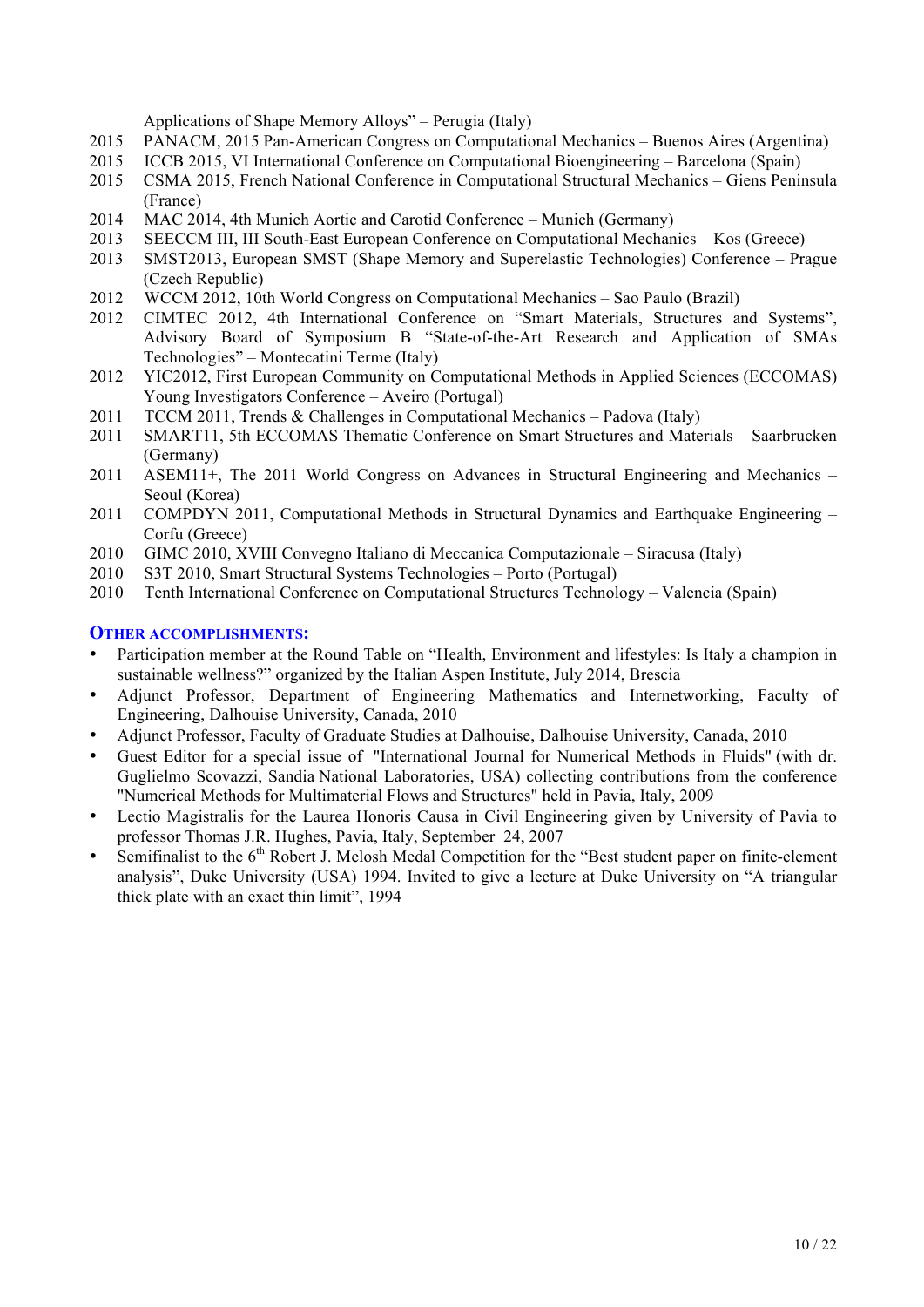# **PUBLICATIONS ON INTERNATIONAL JOURNALS**

- 1. F.J.H. Nauta, H.W.L. de Beaufort, M. Conti, S. Marconi, A.V. Kamman, A. Ferrara, J.A. van Herwaarden, F.L. Moll, F. Auricchio, S. Trimarchi. "Impact of thoracic endovascular aortic repair on radial strain in an ex vivo porcine model". European Journal of Cardio-Thoracic Surgery (2017)
- 2. G. Balduzzi, M. Aminbaghai, F. Auricchio, J. Füssl. "Planar Timoshenko-like model for multilayer non-prismatic beams", International Journal of Mechanics and Materials in Design, pp. 1-20 (2017)
- 3. R. Dorati, A. De Trizio, S. Marconi, A. Ferrara, F. Auricchio, I. Genta, T. Modena, M. Benazzo, A. Benazzo, G. Volpato, B.Conti. "Design of a Bioabsorbable Multilayered Patch for Esophagus Tissue Engineering", Macromolecular Bioscience (2017), doi: 10.1002/mabi.201600426
- 4. E. Massoni, L. Silvestri, G. Alaimo, S. Marconi, M. Bozzi, L. Perregrini, F. Auricchio. "3D-Printed Substrate Integrated Slab Waveguide for Single-Mode Bandwidth Enhancement", IEEE Microwave and Wireless Components Letters (2017)
- 5. G. Alaimo, S. Marconi, L. Costato, F. Auricchio. "Influence of meso-structure and chemical composition on FDM 3D-printed parts", Composites Part B: Engineering, 113: 371-380 (2017)
- 6. S. Marconi, L. Pugliese, M. Botti, A. Peri, E. Cavazzi, F. Auricchio, A. Pietrabissa. "Value of 3D-printing for the comprehension of surgical anatomy", Article in Press on Surgical Endoscopy (2017)
- 7. A. Ferrara, S. Morganti, P. Totaro, A. Mazzola, F. Auricchio. "Human dilated ascending aorta: Mechanical characterization via uniaxial tensile tests", Journal of The Mechanical Behavior of Biomedical Materials, 53: 257-271 (2016)
- 8. A. Pietrabissa, S. Marconi, A. Peri, L. Pugliese, E. Cavazzi, A. Vinci, M. Botti, F. Auricchio. "From CT scanning to 3-D printing technology for the preoperative planning in laparoscopic splenectomy", Surgical Endoscopy and Other Interventional Techniques, 30 (1): 366-371 (2016)
- 9. A. Amendola, C.J. Smith, R. Goodall, F. Auricchio, L. Feo, G. Benzoni, F. Fraternali. "Experimental response of additively manufactured metallic pentamode materials confined between stiffening plates", Composite Structures, 142: 254-262 (2016)
- 10. V. Sepe , F. Auricchio, S. Marfia, E. Sacco. "Homogenization techniques for the analysis of porous SMA", Computational Mechanics, 57 (5): 755-772 (2016)
- 11. F. Auricchio, L.B. da Veiga, J. Kiendl, C. Lovadina, A. Reali. "Isogeometric collocation mixed methods for rods", Discrete and Continuous Dynamical Systems-Series S , 9 (1): 33-42 (2016)
- 12. F. Auricchio, A. Constantinescu, M. Conti, G. Scalet. "Fatigue of Metallic Stents: From Clinical Evidence to Computational Analysis", Annals of Biomedical Engineering, 44 (2): 287-301 (2016)
- 13. F. Auricchio, E. Boatti, A. Reali, U. Stefanelli. "Gradient structures for the thermomechanics of shape-memory materials", Computer Methods In Applied Mechanics and Engineering, 299: 440-469 (2016)
- 14. G. Scalet, F. Auricchio, D.J. Hartl. "Efficiency and effectiveness of implicit and explicit approaches for the analysis of shape-memory alloy bodies", Journal of Intelligent Material Systems And Structures, 27 (3): 384-402 (2016)
- 15. E. Achilli, A. Minguzzi, A. Visibile, C. Locatelli, A. Vertova, A. Naldoni, S. Rondinini, F. Auricchio, S. Marconi, M. Fracchia, P. Ghigna. "3D-printed photo-spectroelectrochemical devices for in situ and in operando X-ray absorption spectroscopy investigation", Journal of Synchrotron Radiation, 23: 622-628 (2016)
- 16. F. Auricchio, A. Constantinescu, C. Menna, G. Scalet. "A shakedown analysis of high cycle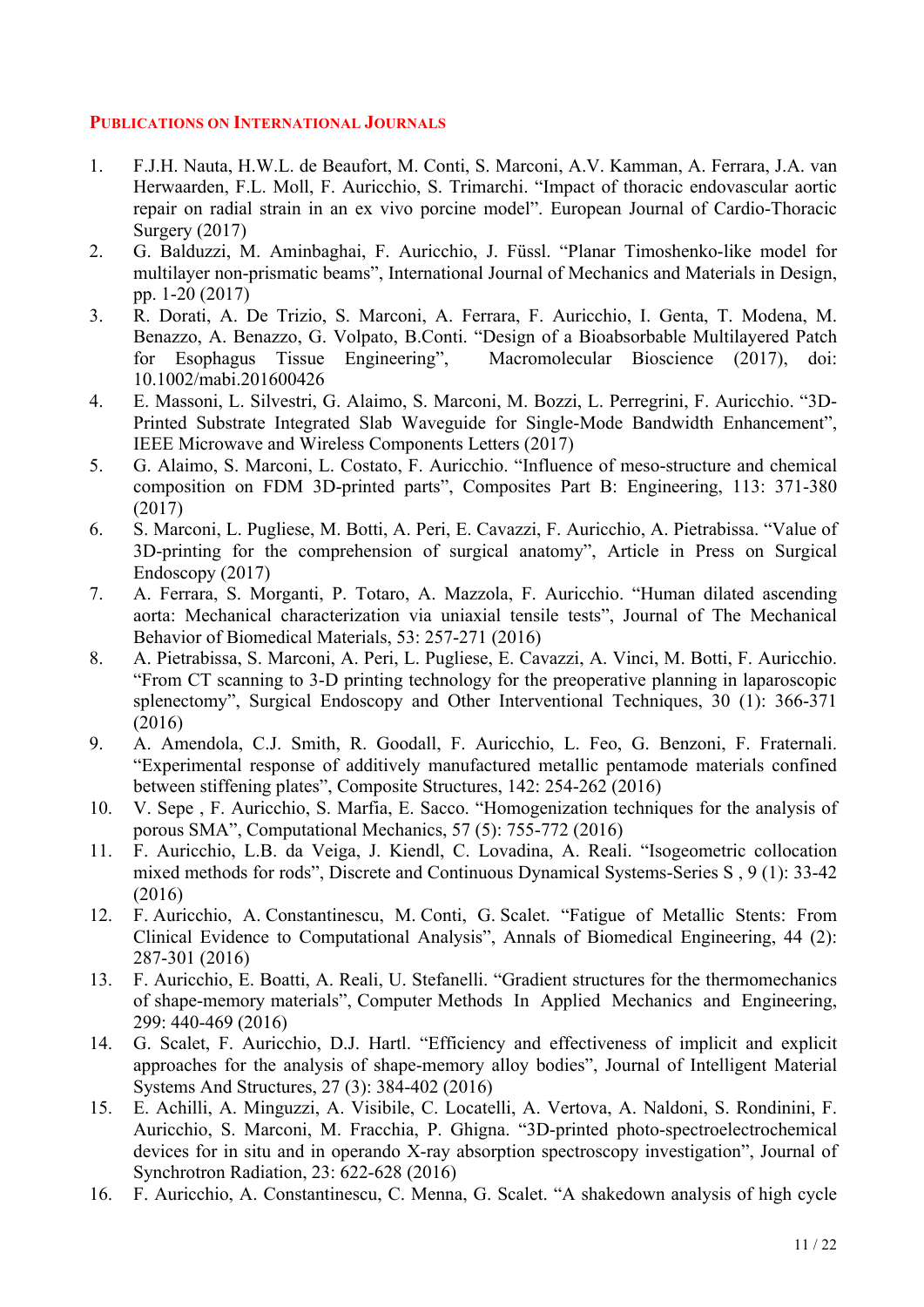fatigue of shape memory alloys", International Journal of Fatigue, 87: 112-123 (2016)

- 17. R. Guerchais, G. Scalet, A. Constantinescu, F. Auricchio. "Micromechanical modeling for the probabilistic failure prediction of stents in high-cycle fatigue", International Journal of Fatigue, 87: 405-417 (2016)
- 18. M. Conti, M. Marconi, G. Campanile, A. Reali, D. Adami, R. Berchiolli, F. Auricchio. "Patient-specific finite element analysis of popliteal stenting", Meccanica, 1-12 (2016)
- 19. D. Gallo, A. Lefieux, S. Morganti, A. Veneziani, A. Reali, F. Auricchio, M. Conti, U. Morbiducci. "A patient-specific follow up study of the impact of thoracic endovascular repair (TEVAR) on aortic anatomy and on post-operative hemodynamics". Computers & Fluids, 141: 54-61 (2016)
- 20. S. Trimarchi, A. Kamman, C. Lomazzi, S. Segreti, M. Cova, C. De Vincentiis, A. Frigiola, L. Menicanti, M.M. Marrocco-Trischitta, V. Grassi, S. Morganti, M. Conti, F. Auricchio, V. Rampoldi. "Activities at Thoracic Aortic Research Center, IRCCS Policlinico San Donato", European Heart Journal Supplements, 18 (E): E57-E63 (2016)
- 21. F.J. Nauta, M. Conti, S. Marconi, A.V. Kamman, G. Alaimo, S. Morganti, A. Ferrara, J.A. van Herwaarden, F.L. Moll, F. Auricchio, S. Trimarchi. "An experimental investigation of the impact of thoracic endovascular aortic repair on longitudinal strain", European Journal of Cardio-Thoracic Surgery, ezw180, doi: 10.1093/ejcts/ezw180 (2016)
- 22. G. Balduzzi, M. Aminbaghai, E. Sacco, J. Fussl, J. Eberhardsteiner, F. Auricchio. "Nonprismatic beams: A simple and effective Timoshenko-like model", International Journal of Solids and Structures, 90: 236-250 (2016)
- 23. F. Auricchio, M. Ferretti, A. Lefieux, M. Musci, A. Reali, S. Trimarchi, A. Veneziani. "Parallelizing a finite element solver in computational hemodynamics: a black box approach", International Journal of High Performance Computing Applications, 1-12 (2016)
- 24. F. Auricchio, A. Lefieux, A. Reali, A. Veneziani. "A locally anisotropic fluid-structure interaction remeshing strategy for thin structures with application to a hinged rigid leaflet", International Journal for Numerical Methods in Engineering, 107 (2): 155-180 (2016)
- 25. S. Morganti, N. Brambilla, A.S. Petronio, A. Reali, F. Bedogni, F. Auricchio. Prediction of patient-specific postoperative outcomes of TAVI procedure: The impact of the positioning strategy on valve performance. Journal of Biomechanics, 49: 2513-2519 (2016)
- 26. T. Hoang, C.V. Verhoosel, F. Auricchio, E.H. van Brummelen, A. Reali. "Mixed Isogeometric Finite Cell Methods for the Stokes Problem", Computer Methods in Applied Mechanics and Engineering (2016), doi:10.1016/j.cma.2016.07.027
- 27. S. Marconi, L. Pugliese, M. Del Chiaro, R. Pozzi Mucelli, F. Auricchio, A. Pietrabissa. An innovative strategy for the identification and 3D reconstruction of pancreatic cancer from CT images, Updates in Surgery, 68(3): 273-278 (2016)
- 28. E. Boatti, G. Scalet, F. Auricchio. "A three-dimensional finite-strain phenomenological model for shape-memory polymers: Formulation, numerical simulations, and comparison with experimental data", International Journal of Plasticity, 83: 153-177 (2016)
- 29. M.J. Ashrafi, J. Arghavani, R. Naghdabadi, S. Sohrabpour, F. Auricchio. "Theoretical and numerical modeling of dense and porous shape memory alloys accounting for coupling effects of plasticity and transformation", International Journal of Solids and Structures , 88-89: 248- 262 (2016)
- 30. F. Secchi, M. Alì, E. Faggiano, P. M. Cannaò, M. Fedele, S. Tresoldi, G. Di Leo, F. Auricchio, F. Sardanelli. "Fractional flow reserve based on computed tomography: an overview", European Heart Journal Supplements, 18 (E): E49-E56. (2016)
- 31. J. Kiendl, F. Auricchio, L. Beirao da Veiga, C. Lovadina, A. Reali. "Isogeometric collocation methods for the Reissner-Mindlin plate problem", Computer Methods in Applied Mechanics and Engineering, 284 (SI): 489-507 (2015)
- 32. S. Morganti, F. Auricchio, D.J. Benson, F.I. Gambarin, S. Hartmann, T.J.R. Hughes, A. Reali. "Patient-specific isogeometric structural analysis of aortic valve closure", Computer Methods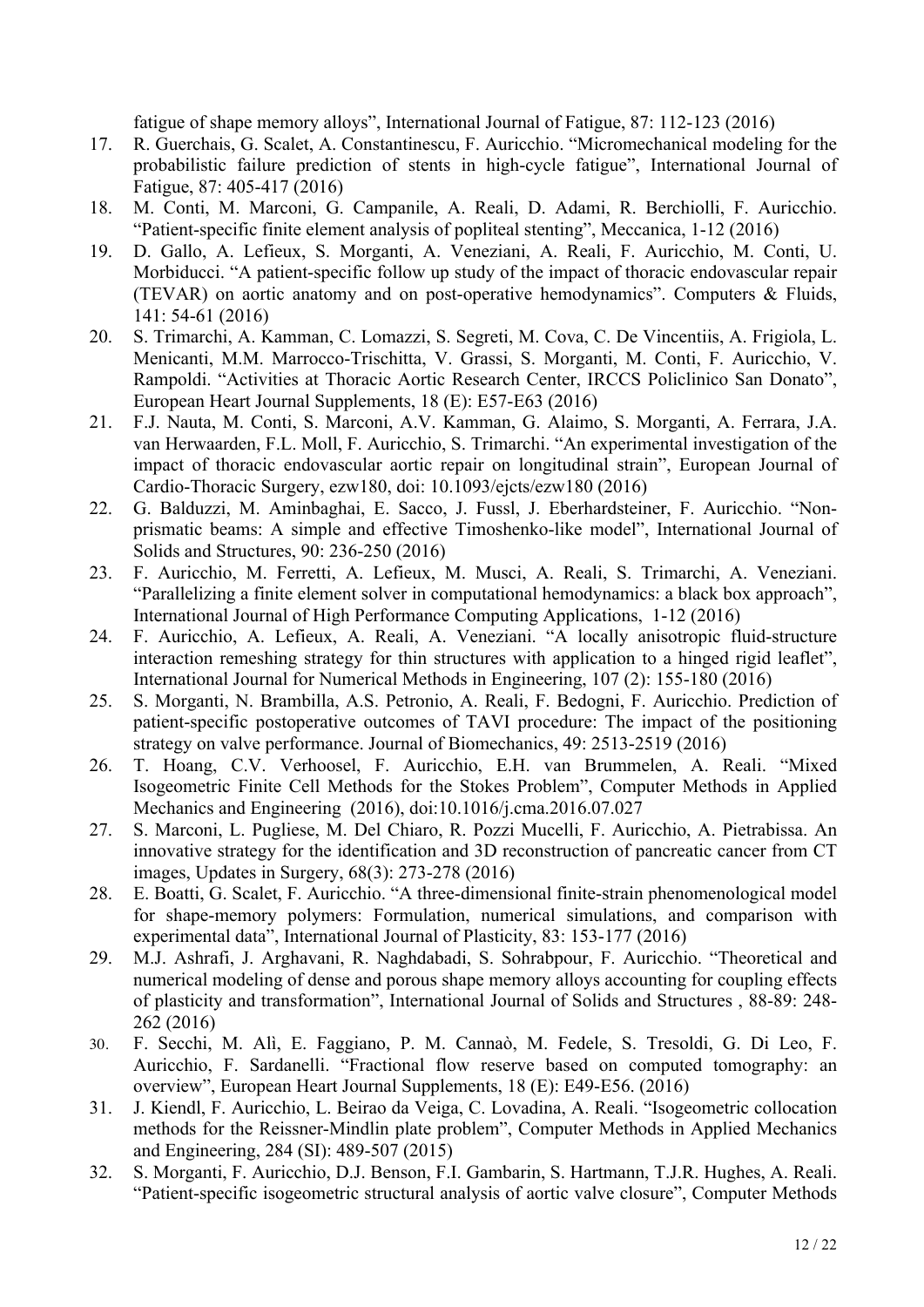in Applied Mechanics and Engineering, 284 (SI): 508-520 (2015)

- 33. M. Rezaiee-Pajand, F. Auricchio, M. Sharifian, M. Sharifian. "Exponential-based integration for Bigoni-Piccolroaz plasticity model", European Journal of Mechanics A-Solids, 51: 107- 122 (2015)
- 34. F. Auricchio, A.-L. Bessoud, A. Reali, U. Stefanelli. "A phenomenological model for the magneto-mechanical response of single-crystal magnetic shape memory alloys", European Journal of Mechanics A-Solids, 52: 1-11 (2015)
- 35. J. Kiendl, F. Auricchio, T.J.R. Huges, A. Reali. "Single-variable formulations and isogeometric discretizations for shear deformable beams". Computer Methods in Applied Mechanics and Engineering, 284 (SI): 988-1004 (2015)
- 36. F. Auricchio, M. Conti, A. Ferrara, E. Lanzarone. "A clinically applicable stochastic approach for noninvasive estimation of aortic stiffness using computed tomography data". IEEE Transactions on Biomedical Engineering, 62 (1): 176-187 (2015)
- 37. F. Auricchio, A. Constantinescu, M. Conti, G. Scalet. "A computational approach for the lifetime prediction of cardiovascular balloon-expandable stents", International Journal of Fatigue, 75: 69-79 (2015)
- 38. G. Scalet, F. Auricchio, E. Bonetti, L. Castellani, D. Ferri, M. Pachera, F. Scavello. "An experimental, theoretical and numerical investigation of shape memory polymers", International Journal of Plasticity, 67: 127-147 (2015)
- 39. M. J. Ashrafi, J. Arghavani, R. Naghdabadi, F. Auricchio. "A three-dimensional phenomenological constitutive model for porous shape memory alloys including plasticity effects", Journal of Intelligent Material Systems and Structures, 27 (5): 608-624 (2015)
- 40. F. Auricchio, G. Balduzzi, C. Lovadina. "The dimensional reduction approach for 2D nonprismatic beam modelling: A solution based on Hellinger-Reissner principle", International Journal of Solids And Structures, 63: 264-276 (2015)
- 41. M. F. Urbano, F. Auricchio. Modeling Permanent Deformations of Superelastic and Shape Memory Materials. Journal of Functional Biomaterials, 6: 398-406 (2015)
- 42. E. Gasparini, S.C. Tarantino, M. Conti, R. Biesuz, P. Ghigna, F. Auricchio, M.P. Riccardi, M. Zema. "Geopolymers from low-T activated kaolin: Implications for the use of alunite-bearing raw materials", Applied Clay Science, 114: 530-539 (2015)
- 43. A. Beltempo, G. Balduzzi, G. Alfano, F. Auricchio. "Analytical derivation of a general 2D non-prismatic beam model based on the Hellinger-Reissner principle", Engineering Structures, 101: 88-98 (2015)
- 44. V. Sepe, F. Auricchio, S. Marfia, E. Sacco. "Micromechanical analysis of porous SMA", Smart Materials and Structures, 24 (8): 085035 (2015)
- 45. M. Ferraro, F. Auricchio, E. Boatti, G. Scalet, M. Conti, S. Morganti, A. Reali. "An Efficient Finite Element Framework to Assess Flexibility Performances of SMA Self-Expandable Carotid Artery Stents", Journal of Functional Biomaterials, 6 (3): 585-597 (2015)
- 46. I. Bianchini, R. Argiento, F. Auricchio, E. Lanzarone. "Efficient uncertainty quantification in stochastic finite element analysis based on functional principal components", Computational Mechanics, 56 (3): 533-549 (2015)
- 47. F. Auricchio, M. Conti, M. Ferraro, S. Morganti, A. Reali, R.L. Taylor, "Innovative and efficient stent flexibility simulations based on isogeometric analysis", Computer Methods in Applied Mechanics and Engineering, 295: 347-361 (2015)
- 48. D. Asprone, F. Auricchio, A. Montanino, A. Reali. "Review of the modified finite particle method and application to incompressible solids", International Journal of Multiphysics, 9 (3): 235-248 (2015)
- 49. F. Auricchio, F. Brezzi, A. Lefieux, A. Reali. "An "immersed" finite element method based on a locally anisotropic remeshing for the incompressible Stokes problem", Computer Methods in Applied Mechanics and Engineering, 294: 428-448 (2015)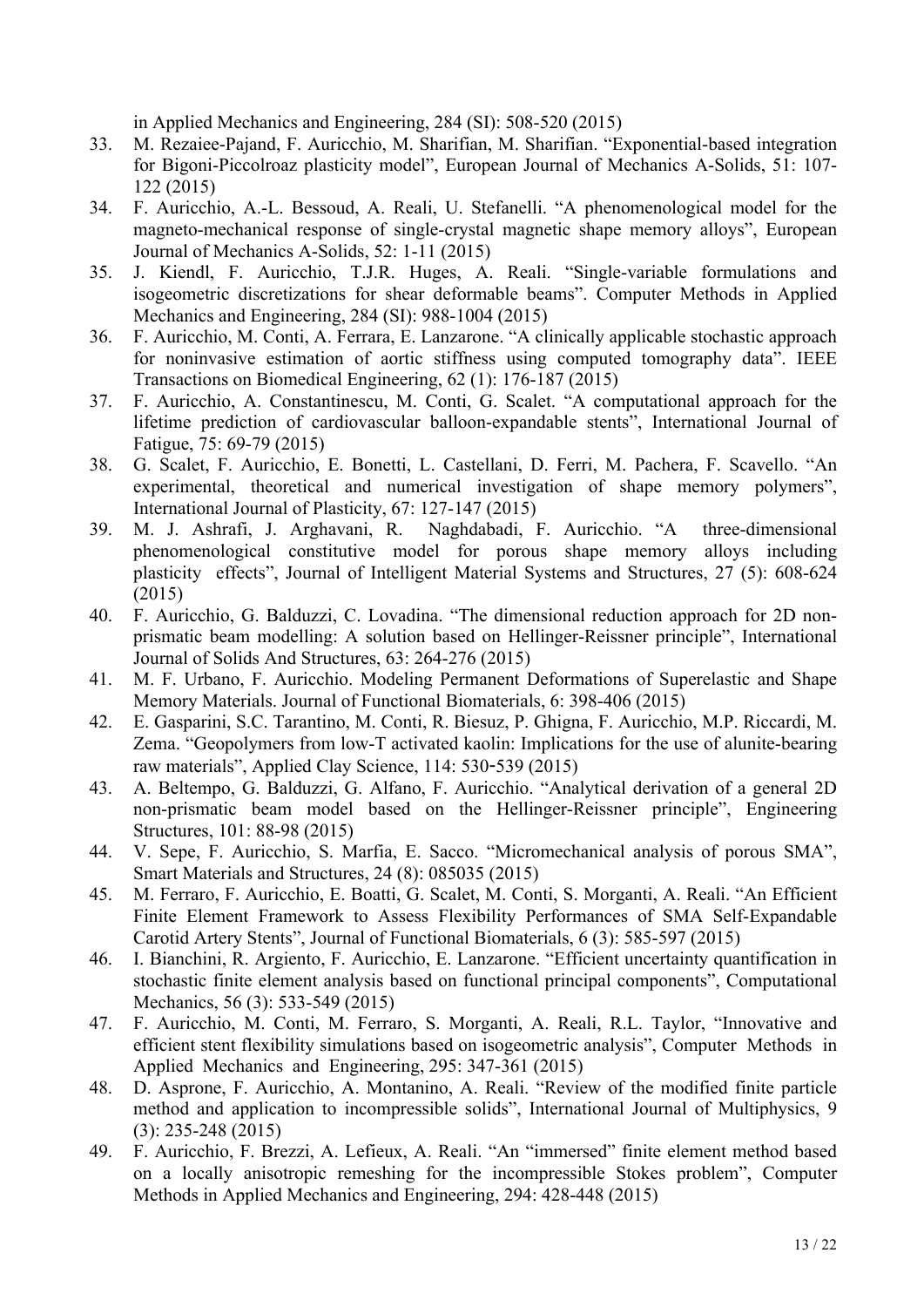- 50. F. Auricchio, D. Boffi, L. Gastaldi, A. Lefieux, A. Reali. "On a fictitious domain method with distributed Lagrange multiplier for interface problems", Applied Numerical Mathematics, 95 (SI): 36-50 (2015)
- 51. B. Carboni, W. Lacarbonara, F. Auricchio. "Hysteresis of Multiconfiguration Assemblies of Nitinol and Steel Strands: Experiments and Phenomenological Identification", Journal of Engineering Mechanics, 141 (3): 04014135 (2015)
- 52. M.A. Yousef, P. Dionigi, S. Marconi, A. Calligaro, A.I. Cornaglia, E. Alfonsi, F. Auricchio. "Successful reconstruction of nerve defects using distraction neurogenesis with a new experimental device", Basic and Clinical Neuroscience, 6 (4): 253-264 (2015)
- 53. F.J.H. Nauta, M. Conti, A.V. Kamman, G.H.W. van Bogerijen, J.L. Tolenaar, F. Auricchio, C.A. Figueroa, J.A. van Herwaarden, F.L. Moll, S. Trimarchi. "Biomechanical Changes After Thoracic Endovascular Aortic Repair in Type B Dissection: A Systematic Review", Journal of Endovascular Therapy, 22 (6): 918-933 (2015)
- 54. F.J. Nauta, M. Conti, S. Marconi, A.V. Kamman, G. Alaimo, S. Morganti, A. Ferrara, J. van Herwaarden, F.L. Moll, F. Auricchio, S. Trimarchi. "Thoracic Endovascular Repair Decreases Longitudinal Aortic Distensibility: Experimental Study in an Ex-Vivo Porcine Model", Journal of the American College of Cardiology, 66 (15): B317-B317 (2015)
- 55. J.F. Caseiro, R.A.F. Valente, A. Reali, J. Kiendl, F. Auricchio, R.J. Alves de Sousa. "Assumed Natural Strain NURBS-based solid-shell element for the analysis of large deformation elasto-plastic thin-shell structures", Computer Methods in Applied Mechanics and Engineering, 284 (SI): 861-880 (2015)
- 56. F. Auricchio, D. Boffi, L. Gastaldi, A. Lefieux, A. Reali. "A study on unfitted 1D finite element methods", Computers and Mathematics with Applications, 68 (12): 2080-2102 (2014)
- 57. E. Lanzarone, F. Auricchio, M. Conti, A. Ferrara. "Bayesian Estimation of the Aortic Stiffness based on Non-invasive Computed Tomography Images", Bayesian Statistics From Methods To Models And Applications: Research From Baysm 2014, 126: 133-142 (2014)
- 58. G.H.W. van Bogerijen, F. Auricchio, M. Conti, A. Lefieux, A. Reali, A. Veneziani, J.L. Tolenaar, F.L. Moll, V. Rampoldi, S. Trimarchi. "Aortic Hemodynamics After Thoracic Endovascular Aortic Repair, With Particular Attention to the Bird-Beak Configuration", Journal of Endovascular Therapy, 21 (6): 791-802 (2014)
- 59. F. Auricchio, G. Balduzzi, M.J. Khoshgoftar, G. Rahimi, E. Sacco. "Enhanced modeling approach for multilayer anisotropic plates based on dimension reduction method and Hellinger–Reissner principle", Composite Structures, 118: 622-633 (2014)
- 60. F. Auricchio, A. Constantinescu, G. Scalet. "Fatigue of 316L stainless steel notched µm-size components", International Journal of Fatigue, 68: 231-247 (2014)
- 61. F. Auricchio, M. Conti, A. Lefieux, S. Morganti, A. Reali, F. Sardanelli, F. Secchi, S. Trimarchi, A. Veneziani. "Patient-specific analysis of post-operative aortic hemodynamics: a focus on thoracic endovascular repair (TEVAR)", Computational Mechanics, 54 (4) (SI): 943- 953 (2014)
- 62. F. Auricchio, M. Conti, S. Morganti, A. Reali. "Simulation of transcatheter aortic valve implantation: a patient-specific finite element approach", Computer Methods in Biomechanics and Biomedical Engineering, 17 (12): 1347-1357 (2014)
- 63. F. Auricchio, M. Conti, A. Ferrara. "How Constitutive Model Complexity can Affect the Capability to Fit Experimental Data: a Focus on Human Carotid Arteries and Extension/Inflation Data", Archives of Computational Methods in Engineering, 21 (3): 273- 292 (2014)
- 64. S. Morganti, M. Conti, M. Aiello, A. Valentini, A. Mazzola, A. Reali, F. Auricchio. "Simulation of transcatheter aortic valve implantation through patient-specific finite element analysis: Two clinical cases". Journal of Biomechanics, 47 (11): 2547-2555 (2014)
- 65. F. Auricchio, E. Bonetti, G. Scalet, F. Ubertini. "Theoretical and numerical modeling of shape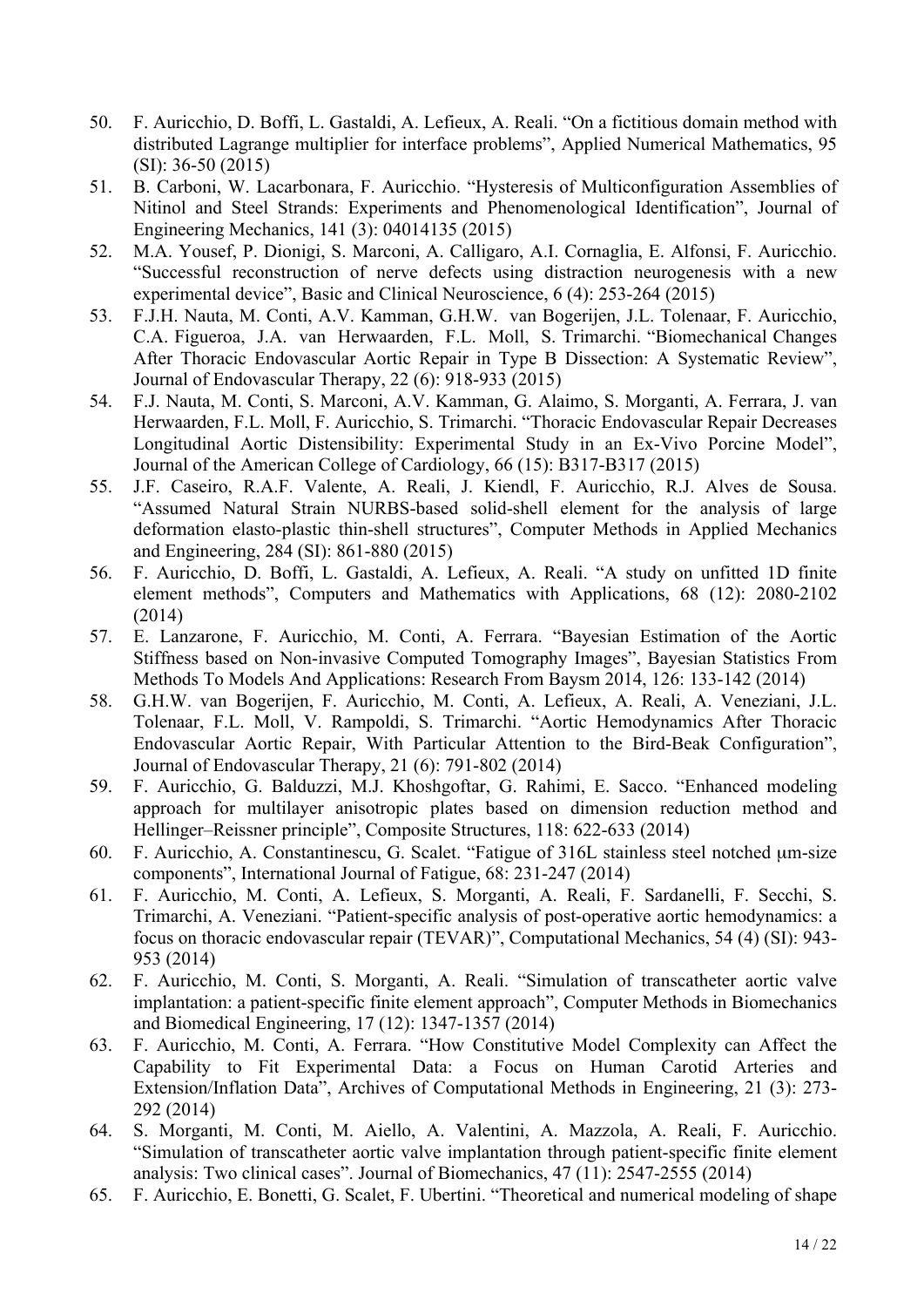memory alloys accounting for multiple phase transformations and martensite reorientation", International Journal of Plasticity, 59: 30-54 (2014)

- 66. D. Asprone, F. Auricchio, A. Montanino, A. Reali. "A Modified Finite Particle Method: multidimensional elasto-statics and dynamics", International Journal for Numerical Methods in Engineering, 99 (1): 1-25 (2014)
- 67. F. Auricchio, G. Scalet, M. Urbano. "A Numerical/Experimental Study of Nitinol Actuator Springs", Journal of Materials Engineering and Performance, 23 (7) (SI): 2420-2428 (2014)
- 68. M. Rezaiee-Pajand, F. Auricchio, M. Sharifian, M. Sharifian. "Computational plasticity of mixed hardening pressure-dependency constitutive equations", Acta Mechanica, 225 (6): 1699-1733 (2014)
- 69. J.F. Caseiro, R.A.F. Valente, A. Reali, J. Kiendl, F. Auricchio, R.J. Alves de Sousa. "On the Assumed Natural Strain method to alleviate locking in solid-shell NURBS-based finite elements", Computational Mechanics, 53 (6):1341-1353 (2014)
- 70. F. Auricchio, M. Conti, A. Ferrara, S. Morganti, A. Reali. "Patient-specific simulation of a stentless aortic valve implant: the impact of fibers on leaflet performance", Computer Methods in Biomechanics and Biomedical Engineering, 17 (3): 277-285 (2014)
- 71. D. Asprone, F. Auricchio, A. Reali. "Modified Finite Particle Method: applications to elasticity and plasticity problems", International Journal of Computational Methods, 11 (1): 1350050 (2014)
- 72. V. Sepe, S. Marfia, F. Auricchio. "Response of porous SMA: A micromechanical study", Frattura ed Integrità Strutturale, 29: 85-96 (2014)
- 73. F. Auricchio, M. Conti, C. Ferrazzano, G.A. Sgueglia. "A simple framework to generate 3D patient-specific model of coronary artery bifurcation from single-plane angiographic images". Computers in Biology and Medicine, 44: 97-109 (2014)
- 74. G.H. van Bogerijen, J.A. van Herwaarden, M. Conti, F. Auricchio, V. Rampoldi, S. Trimarchi, F.L. Moll. "Importance of dynamic aortic evaluation in planning TEVAR". Annals of Cardiothoracic Surgery, 3 (3): 300-306 (2014)
- 75. S. Morganti, A. Valentini, V. Favalli, A. Serio, F. I. Gambarin, D. Vella, L. Mazzocchi, M. Massetti, F. Auricchio, E. Arbustini. "Aortic root 3D parametric morphological model from 2D-echo images", Computers in Biology and Medicine, 43 (12): 2196-2204 (2013)
- 76. F. Auricchio, G. Balduzzi, C. Lovadina. "The dimensional reduction modelling approach for 3D beams: Differential equations and finite-element solutions based on Hellinger–Reissner principle", International Journal of Solids and Structures, 50 (25-26): 4184-4196 (2013)
- 77. F. Auricchio, L. Beirao da Veiga, C. Lovadina, A. Reali, R.L. Taylor, P. Wriggers. "Approximation of incompressible large deformation elastic problems: some unresolved issues", Computational Mechanics, 52 (5): 1153-1167 (2013)
- 78. D. Asprone, F. Auricchio, C. Menna, A. Prota, S. Morganti, A. Reali. "Statistical Finite Element Analysis of the Buckling Behavior of Honeycomb Structures", Composite Structures, 105: 240-255 (2013)
- 79. F. Auricchio, L. Beirao da Veiga, J. Kiendl, C. Lovadina, A. Reali. "Locking-free isogeometric collocation methods for spatial Timoshenko rods", Computer Methods in Applied Mechanics and Engineering, 263: 113-126 (2013)
- 80. G. De Santis, M. Conti, B. Trachet, T. De Schryver, M. De Beule, J. Degroote, J. Vierendeels, F. Auricchio, P. Segers, P. Verdonck, B. Verhegghe. "Haemodynamic impact of stent-vessel (mal)apposition following carotid artery stenting: mind the gaps!", Computer Methods in Biomechanics and Biomedical Engineering, 16 (6): 648-659 (2013)
- 81. F. Auricchio, M. Conti, A. Ferrara, S. Morganti, A. Reali. "Patient-specific finite element analysis of carotid artery stenting: a focus on vessel modeling", International Journal for Numerical Methods in Biomedical Engineering, 29 (6): 645-664 (2013)
- 82. F. Auricchio, M. Conti, S. Marconi, A. Reali, J. Tolenaar, S. Trimarchi. "Patient-specific aortic endografting simulation: from diagnosis to prediction", Computers in Biology and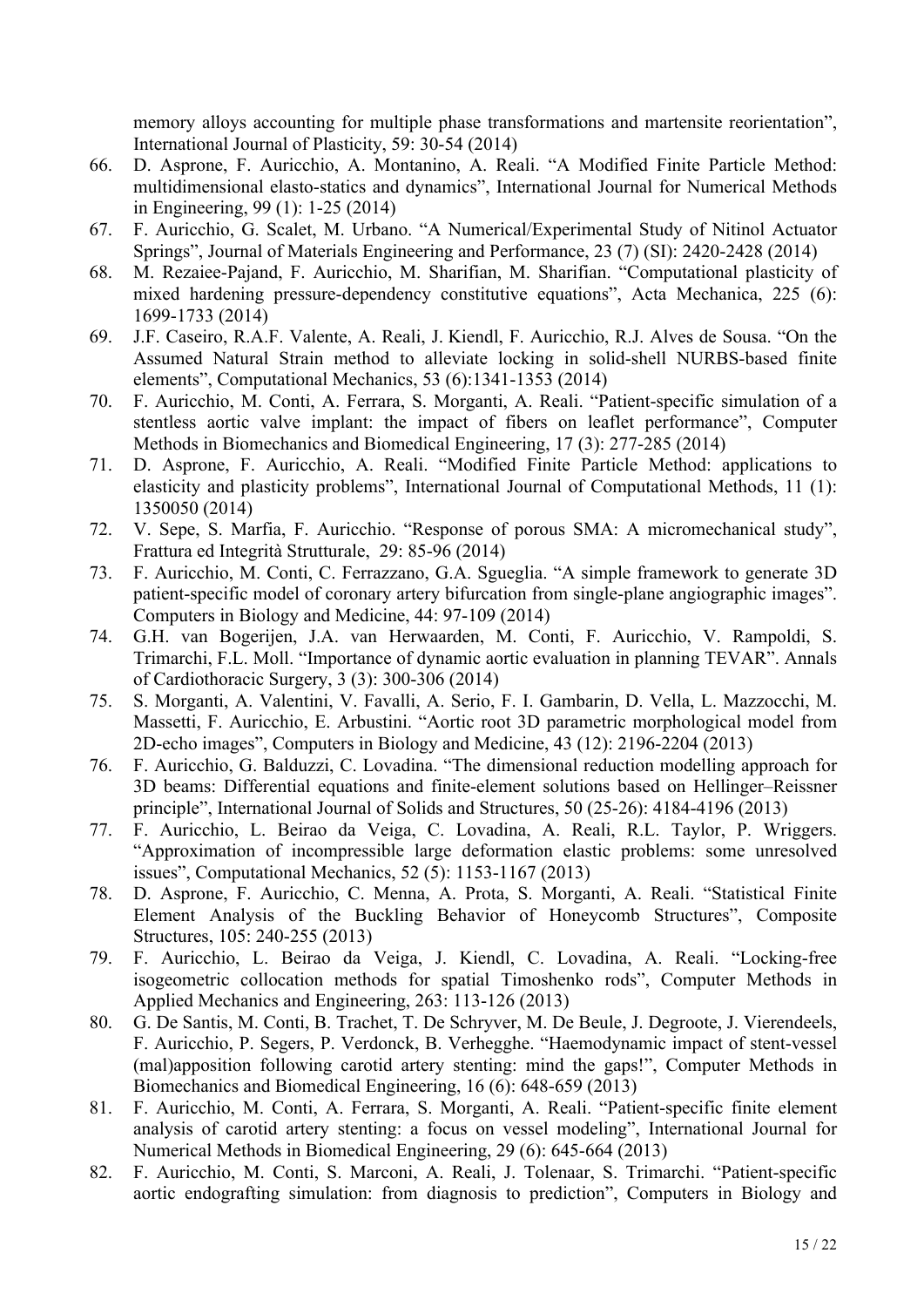Medicine, 43 (4): 386-394 (2013)

- 83. F. Auricchio, E. Bonetti. "A new flexible 3D macroscopic model for shape memory alloys", Discrete and Continuous Dynamical Systems-Series S, 6 (2): 277-291 (2013)
- 84. G.H.W. van Bogerijen, J.L. Tolenaar, M. Conti, F. Auricchio, F. Secchi, F. Sardanelli, F.L. Moll, J.A. van Herwaarden, V. Rampoldi, S. Trimarchi. "Contemporary Role of Computational Analysis in Endovascular Treatment for Thoracic Aortic Disease", Aorta, 1 (3): 171-181 (2013)
- 85. H.A.F.A. Santos, F. Auricchio, M. Conti. "Numerical fatigue life assessment of cardiovascular stents: A two-scale plasticity-damage model", Journal of Physics: Conference Series, 451(1), 012031 (2013)
- 86. F. Auricchio, L. Beirao da Veiga, T.J.R. Hughes, A. Reali, G. Sangalli. "Isogeometric collocation for elastostatics and explicit dynamics", Computer Methods in Applied Mechanics and Engineering, 249 (SI): 2-14 (2012)
- 87. F. Auricchio, F Calabrò, T.J.R. Hughes, A. Reali, G. Sangalli. "A Simple Algorithm for Obtaining Nearly Optimal Quadrature Rules for NURBS-based Isogeometric Analysis", Computer Methods in Applied Mechanics and Engineering, 249 (SI): 15-27 (2012)
- 88. H.A.F. Argente dos Santos, F. Auricchio, M. Conti. "Fatigue life assessment of cardiovascular balloon-expandable stents: A two-scale plasticity–damage model approach", Journal of the Mechanical Behavior of Biomedical Materials, 15: 78-92 (2012)
- 89. F. Auricchio, M. Conti, M. Ferraro, A. Reali. "Evaluation of carotid stent scaffolding through patient-specific finite element analysis", International Journal for Numerical Methods in Biomedical Engineering, 28 (10): 1043-1055 (2012)
- 90. P. Totaro, S. Morganti, C.L. Ngo Yon, R. Dore, M. Conti, F. Auricchio, M. Viganò. "Computational Finite Element Analyses to Optimize Graft Sizing During Aortic Valve-Sparing Procedure", The Journal of Heart Valve Disease, 21 (2): 141-147 (2012)
- 91. M. Palmieri, G. Magenes, C.G. Lai, A. Penna, F. Bozzoni, M. Rota, G. Macchi, F. Auricchio, M.D. Mangriotis, A. Menon, A.M. Prasad, C.V.R. Murty. "Reduction of Seismic Risk of Roman And Hindu Temples", Structural Analysis of Historical Constructions, 1-3: 1674-1681 (2012)
- 92. F. Auricchio, A. Ferrara, S. Morganti. "Comparison and critical analysis of invariant-based models with respect to their ability in fitting human aortic valve data", Annals of Solid and Structural Mechanics, 4: 1-14 (2012)
- 93. F. Auricchio, M. Conti, S. Morganti, P. Totaro. "A computational tool to support preoperative planning of stentless aortic valve implant", Medical Engineering & Physics, 33 (10): 1183-1192 (2011)
- 94. P. Totaro, S. Morganti, F. Auricchio, M. Viganò. "Computer-based analysis to optimize prosthesis sizing during aortic valve surgery", International Journal of Cardiology, 151 (2): 253-254 (2011)
- 95. G. Attanasi, F. Auricchio, M. Urbano. "Theoretical and Experimental Investigation on SMA Superelastic Springs", Journal of Materials Engineering and Performance, 20 (4-5): 706-711 (2011)
- 96. F. Auricchio, S. Morganti, A. Reali, M. Urbano. "Theoretical and experimental study of the shape memory effect of beams in bending conditions", Journal of Materials Engineering and Performance, 20 (4-5): 712-718 (2011)
- 97. M. Conti, D. Van Loo, F. Auricchio, M. De Beule, G. De Santis, B. Verhegghe, S. Pirrelli, A. Odero. "Impact of Carotid Stent Cell Design on Vessel Scaffolding: A Case Study Comparing Experimental Investigation and Numerical Simulations", Journal of Endovascular Therapy, 18 (3): 397-406 (2011)
- 98. J. Arghavani, F. Auricchio, R. Naghdabadi. "A finite strain kinematic hardening constitutive model based on Hencky strain: general framework, solution algorithm and application to shape memory alloys", International Journal of Plasticity, 27 (6): 940-961 (2011)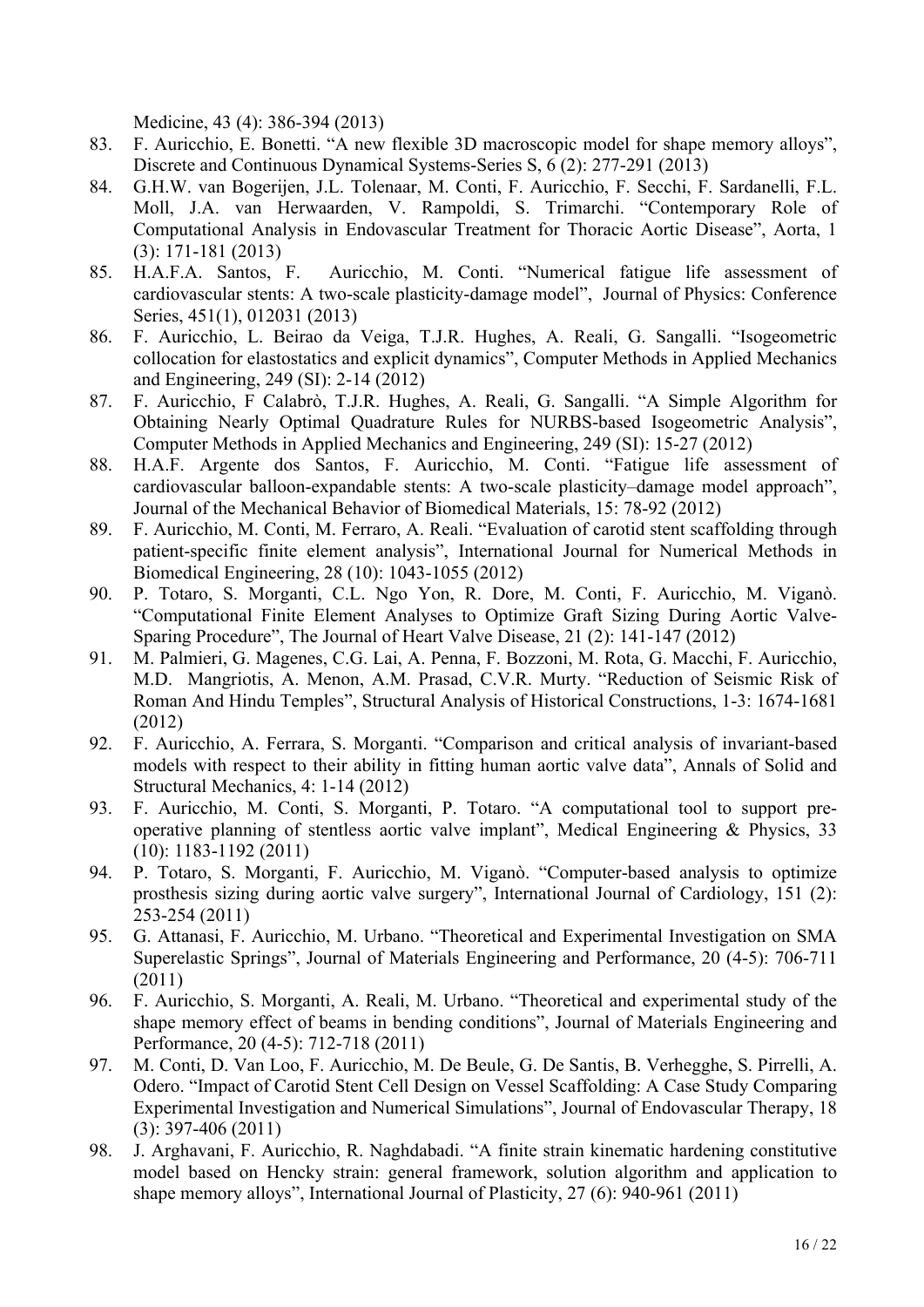- 99. F. Auricchio, G. Scovazzi. "Numerical methods for multi-material fluids and structures (MULTIMAT-2009)", International Journal for Numerical Methods in Fluids, 65 (11-12): 1279-1280 (2011)
- 100. D. Asprone, F. Auricchio, A. Reali. "Novel Finite Particle Formulations Based on Projection Methodologies", International Journal for Numerical Methods in Fluids, 65 (11-12): 1376- 1388 (2011)
- 101. F. Auricchio, M. Conti, M. De Beule, G. De Santis, B. Verhegghe. "Carotid artery stenting simulation: From patient-specific images to finite element analysis", Medical Engineering  $\&$ Physics, 33 (3): 281-289 (2011)
- 102. O. Ben Mekki, F. Auricchio. "Performance evaluation of shape-memory-alloy superelastic behavior to control a stay cable in cable-stayed bridges", International Journal of Non-Linear Mechanics, 46 (2): 470-477 (2011)
- 103. J. Arghavani, F. Auricchio, R. Naghdabadi, A. Reali. "An improved, fully symmetric, finitestrain phenomenological constitutive model for shape memory alloys", Finite Elements in Analysis and Design, 47 (2): 166-174 (2011)
- 104. J. Arghavani, F. Auricchio, R. Naghdabadi, A. Reali. "On the robustness and efficiency of integration algorithms for a 3D finite strain phenomenological SMA constitutive model", International Journal for Numerical Methods in Engineering, 85 (1): 107-134 (2011)
- 105. G. Attanasi, F. Auricchio. "Innovative Superelastic Isolation Device", Journal of Earthquake Engineering, 15: 72-89 (2011)
- 106. F. Auricchio, M. Conti, S. Demertzis, S. Morganti. "A Finite element analysis of aortic root dilation: a new procedure to reproduce pathology based on experimental data", Computer Methods in Applied Mechanics and Biomedical Engineerging, 14 (10): 875-882 (2011)
- 107. F. Auricchio, A.-L. Bessoud, A. Reali, U. Stefanelli. "A three-dimensional phenomenological model for Magnetic Shape Memory Alloys", GAMM- Mitteilungen, 34: 90-96 (2011)
- 108. F. Auricchio, L. Beirao da Veiga, T.J.R. Hughes, A. Reali, G. Sangalli. "Isogeometric Collocation Methods", Mathematical Models and Methods in Applied Sciences, 20 (11): 2075-2107 (2010)
- 109. F. Auricchio, E. Bonetti, A. Marigonda. "A metric approach to plasticity via Hamilton-Jacobi equation", Mathematical Models and Methods in Applied Sciences, 20 (9): 1617-1647 (2010)
- 110. J. Arghavani, F. Auricchio, R. Naghdabadi, A. Reali, S. Sohrabpour. "A 3-D phenomenological constitutive model for shape memory alloys under multiaxial loadings", International Journal of Plasticity, 26 (7): 976-991 (2010)
- 111. P. Totaro, S. Morganti, C. N. Yon, M. Conti, A. D'Armini, F. Auricchio, M. Viganò. "Finite Element Model To Optimize Stentless Prosthesis Sizing During Aortic Valve Replacement", British Journal of Surgery, 97: S78-S78 (2010)
- 112. D. Asprone, F. Auricchio, G. Manfredi, A. Prota, A. Reali, G. Sangalli. "Particle methods for a 1D elastic model problem: error analysis and development of a second-order accurate formulation", Computer Modeling in Engineering & Sciences (CMES), 62 (1): 1-22 (2010)
- 113. J. Arghavani, F. Auricchio, R. Naghdabadi, A. Reali, S. Sohrabpour. "A 3D finite strain phenomenological constitutive model for shape memory alloys considering martensite reorientation", Continuum Mechanics and Thermodynamics, 22 (5): 345-362 (2010)
- 114. F. Auricchio, M. Conti, S. Morganti, A. Reali. "Shape Memory Alloy: from constitutive modeling to finite element analysis of stent deployment", Computer Modeling in Engineering & Sciences (CMES), 57 (3): 225-243 (2010)
- 115. F. Auricchio, A. Reali, A. Tardugno. "Shape-memory alloys: effective 3D modeling, computational aspects and design of devices", International Journal of Computer Applications in Technology, 3: 199-223 (2010)
- 116. F. Auricchio, L. Beirao da Veiga, C. Lovadina, A. Reali. "The importance of the exact satisfaction of the incompressibility constraint in nonlinear elasticity: mixed FEMs versus NURBS-based approximations", Computer Methods in Applied Mechanics and Engineering,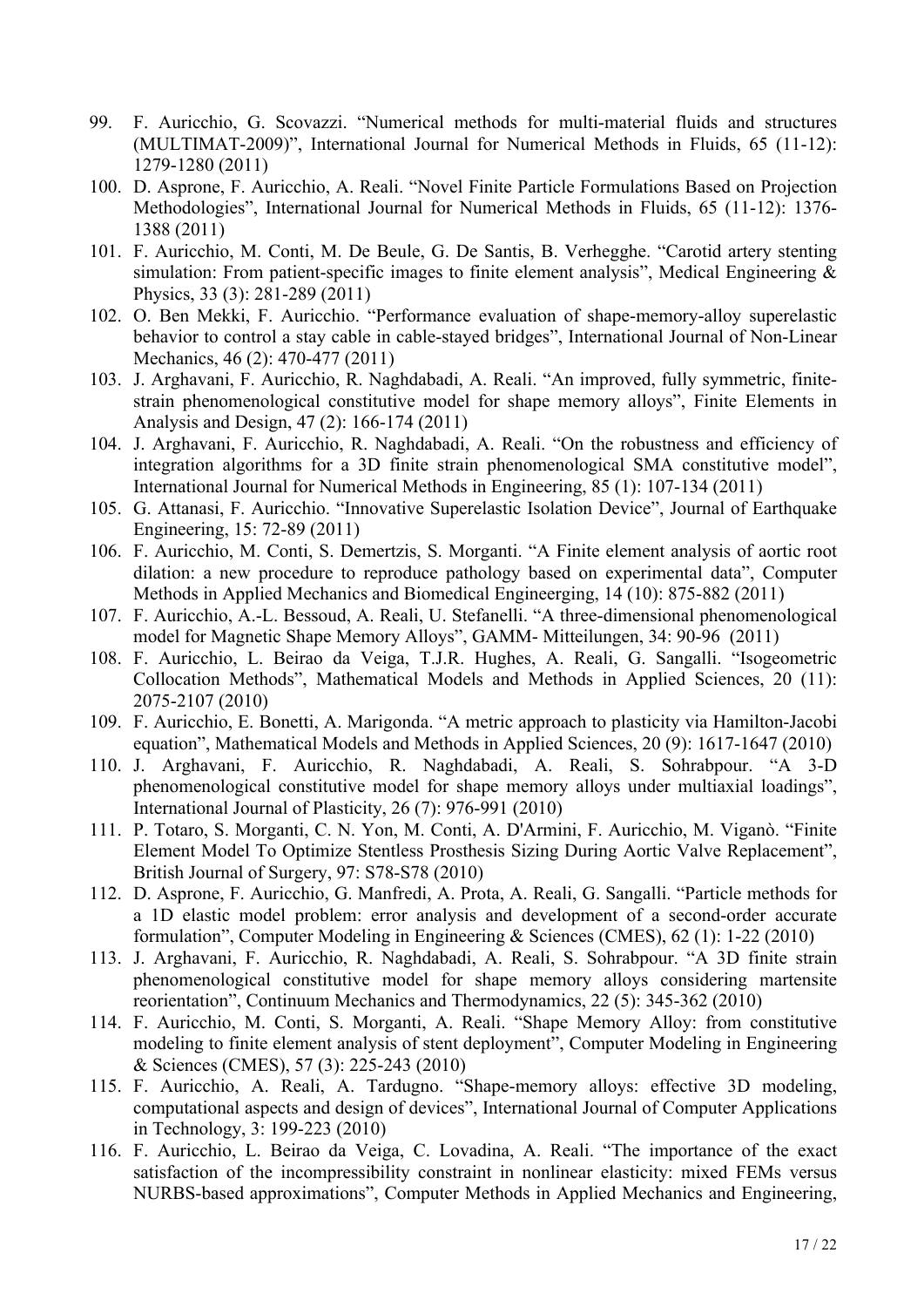199 (5-8): 314-323 (2010)

- 117. F. Auricchio, G. Balduzzi, C. Lovadina. "A new modeling approach for planar beams: finiteelement solutions based on mixed variational derivations", Journal of Mechanics of Materials and Structures, 5 (5): 771-794 (2010)
- 118. F. Auricchio, A. Coda, A. Reali, M. Urbano. "SMA numerical modeling versus experimental results: parameter identification and model prediction capabilities", Journal of Materials Engineering and Performance, 18: 649-654 (2009)
- 119. M. Conti, M. De Beule, P. Mortier, D. Van Loo, P. Verdonck, F. Vermassen, P. Segers, B. Verhegghe, F. Auricchio. "Nitinol Embolic Protection Filters: Design Investigation By Finite Element Analysis", Journal of Materials Engineering and Performance. 18: 787-792 (2009)
- 120. G. Attanasi, F. Auricchio, G. L. Fenves. "Feasibility investigation of superelastic effect devices for seismic isolation applications", Journal of Materials Engineering and Performance, 18: 729-737 (2009)
- 121. F. Auricchio, A. Reali, U. Stefanelli. "A macroscopic 1D model for shape memory alloys including asymmetric behaviors and transformation-dependent elastic properties", Computer Methods in Applied Mechanics and Engineering, 198 (17-20): 1631-1637 (2009)
- 122. F. Auricchio, P. Carotenuto, A. Reali. "Response to Comments by Dewey H. Hodges", International Journal of Solids and Structures, 46 (6): 1597 (2009)
- 123. F. Auricchio, P. Carotenuto, A. Reali. "On the geometrically exact beam model: a consistent, effective and simple derivation from three-dimensional finite elasticity", International Journal of Solids and Structures, 45 (17): 4766-4781 (2009)
- 124. M. Conti, F. Auricchio, M. De Beule, B. Verhegghe. "Numerical simulation of Nitinol peripheral stents: from laser-cutting to deployment in a patient specific anatomy", ESOMAT 2009 - 8th European Symposium On Martensitic Transformations, 06008 (2009)
- 125. G. Attanasi, F. Auricchio, G. L. Fenves. "Feasibility assessment of an innovative isolation bearing system with shape memory alloys" Journal of Earthquake Engineering, 13: 18-39 (2009)
- 126. F. Auricchio, A. Reali. "Shape Memory Alloys: Material Modeling and Device Finite Element Simulations". Materials Science Forum, 583: 257-275 (2008)
- 127. F. Auricchio, D. Fugazza, R. DesRoches. "Rate-dependent thermo-mechanical modelling of superelastic shape memory alloys for seismic applications", Journal of Intelligent Material Systems and Structures, 19 (1): 47-61 (2008)
- 128. F. Auricchio, A. Mielke, U. Stefanelli. "A rate-independent model for the isothermal quasistatic evolution of shape-memory materials", Mathematical Models and Methods in Applied Sciences, 18 (1): 125-164 (2008)
- 129. J. McCormick, R. DesRoches, D. Fugazza, F. Auricchio. "Seismic assessment of concentrically-braced steel frames with shape memory alloy braces", ASCE Journal of Structural Engineering 133 (6): 862-870 (2007)
- 130. E. Artioli, F. Auricchio, L. Beirao da Veiga. "Generalized midpoint integration algorithms for J2 plasticity with linear hardening", International Journal for Numerical Methods in Engineering, 72 (4): 422-463 (2007)
- 131. F. Auricchio, L. Beirao da Veiga, A. Buffa, C. Lovadina, A. Reali, G. Sangalli. "A fully "locking-free" isogeometric approach for plane linear elasticity problems: A stream function formulation", Computer Methods in Applied Mechanics and Engineering, 197 (1-4): 160-172 (2007)
- 132. F. Auricchio, D. Fugazza, R. DesRoches. "A 1D rate-dependent viscous constitutive model for superelastic shape-memory alloys: formulation and comparison with experimental data", Smart Materials and Structures, 16 (1): S39-S50 (2007)
- 133. F. Auricchio, A. Reali, U. Stefanelli. "A three-dimensional model describing stress-induced solid phase transformation with permanent inelasticity", International Journal of Plasticity, 23 (2): 207-226 (2007)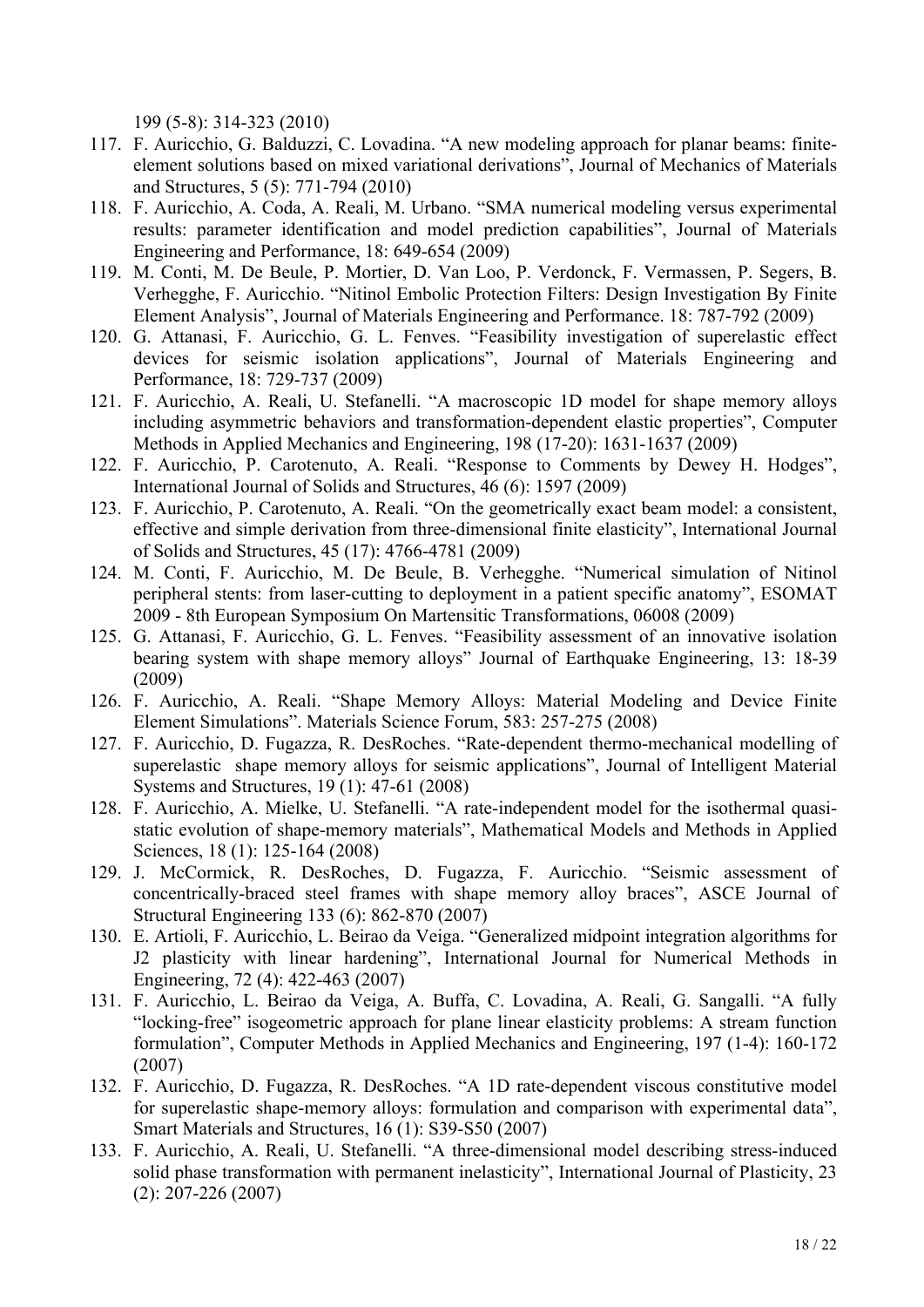- 134. E. Artioli, F. Auricchio, L. Beirao da Veiga. "Second-order accurate integration algorithms for von-Mises plasticity with a nonlinear kinematic hardening mechanism", Computer Methods in Applied Mechanics and Engineering, 196 (9-12): 1827-1846 (2007)
- 135. F. Auricchio, A. Reali. "A Phenomenological One-dimensional Model Describing Stressinduced Solid Phase Transformation with Permanent Inelasticity", Mechanics of Advanced Materials and Structures, 14 (1): 43–55 (2007)
- 136. E. Artioli, F. Auricchio, L. Beirao da Veiga. "A novel optimal exponential-based integration algorithm for von-Mises plasticity with linear hardening: Theoretical analysis on yield consistency, accuracy, convergence and numerical investigations ", International Journal for Numerical Methods in Engineering, 67 (4): 449-498 (2006)
- 137. F. Auricchio, D. Fugazza, R. DesRoches. "Numerical and experimental evaluation of the damping properties of shape-memory alloys" Journal of Engineering Materials and Technology, Transactions of the ASME 128 (3): 312-319 (2006)
- 138. J. McCormick, R. DesRoches, D. Fugazza, F. Auricchio. "Seismic vibration control using superelastic shape memory alloys " Journal of Engineering Materials and Technology, Transactions of the ASME 128 (3): 294-301 (2006)
- 139. F. Auricchio, E. Sacco, G. Vairo. "A mixed FSDT finite element for monoclinic laminated plates", Computers & Structures, 84 (8-9): 624-639 (2006)
- 140. F. Nanni, F. Auricchio, F. Sarchi, G. Forte, G. Gusmano. "Self-sensing CF-GFRP rods as mechanical reinforcement and sensors of concrete beams", Smart Materials and Structures, 15 (1): 182-186 (2006)
- 141. F. Auricchio, D. Fugazza, R. DesRoches. "Earthquake Performance of Steel Frames with Nitinol Braces", Journal of Earthquake Engineering, 10 (SI 1): 45-66 (2006)
- 142. L. Petrini, F. Migliavacca, P. Massarotti, S. Schievano, G. Dubini, F. Auricchio. "Computational studies of Shape Memory Alloy behavior in biomedical applications", ASME Journal of Biomechanical Engineering 127 (4): 716-725 (2005)
- 143. E. Artioli, F. Auricchio, L. Beirao da Veiga. "Integration schemes for von-Mises plasticity based on exponential maps: numerical investigations and theoretical considerations", International Journal for Numerical Methods in Engineering" 64 (9): 1133-1165 (2005)
- 144. F. Auricchio, U. Stefanelli. "Well-posedness and approximation for a one-dimensional model for shape memory alloys", Mathematical Models & Methods in Applied Sciences, 15 (9): 1301-1327 (2005)
- 145. F. Auricchio, L. Beirao da Veiga, C. Lovadina, A. Reali. "A Stability Study of some Mixed Elements for Finite Elasticity Problems", Computer Methods in Applied Mechanics and Engineering, 194 (9-11): 1075-1092 (2005)
- 146. F. Auricchio, L. Beirao da Veiga, C. Lovadina, A. Reali. "An Analysis of some Mixed-Enhanced Finite Element for Plane Linear Elasticity", Computer Methods in Applied Mechanics and Engineering, 194 (27-29): 2947-2968 (2005)
- 147. F. Migliavacca, L. Petrini, V. Montanari, I. Quagliana, F. Auricchio, G. Dubini. "A predictive study of the mechanical behaviour of coronary stents by computer modelling", Medical Engineering & Physics, 27 (1): 13-18 (2005)
- 148. F. Auricchio, C. Lovadina, A.L. Madureira, "An asymptotically optimal model for isotropic heterogeneous linearly elastic plates", ESAIM Mathematical Modelling and Numerical Analysis, 38 (5): 877-897 (2004)
- 149. F. Migliavacca, L. Petrini, P. Massarotti, S. Schievano, F. Auricchio, G. Dubini. "Stainless and shape memory alloy coronary stents: a computational study on the interaction with the vascular wall", Biomechanics and Modeling in Mechanobiology, 2 (4): 205-217 (2004)
- 150. F. Auricchio, U. Stefanelli. "Numerical Analysis of a three-dimensional super-elastic constitutive model", International Journal for Numerical Methods in Engineering, 61 (1): 142- 155 (2004)
- 151. F. Auricchio, L. Petrini. "A three-dimensional model describing stress-temperature induced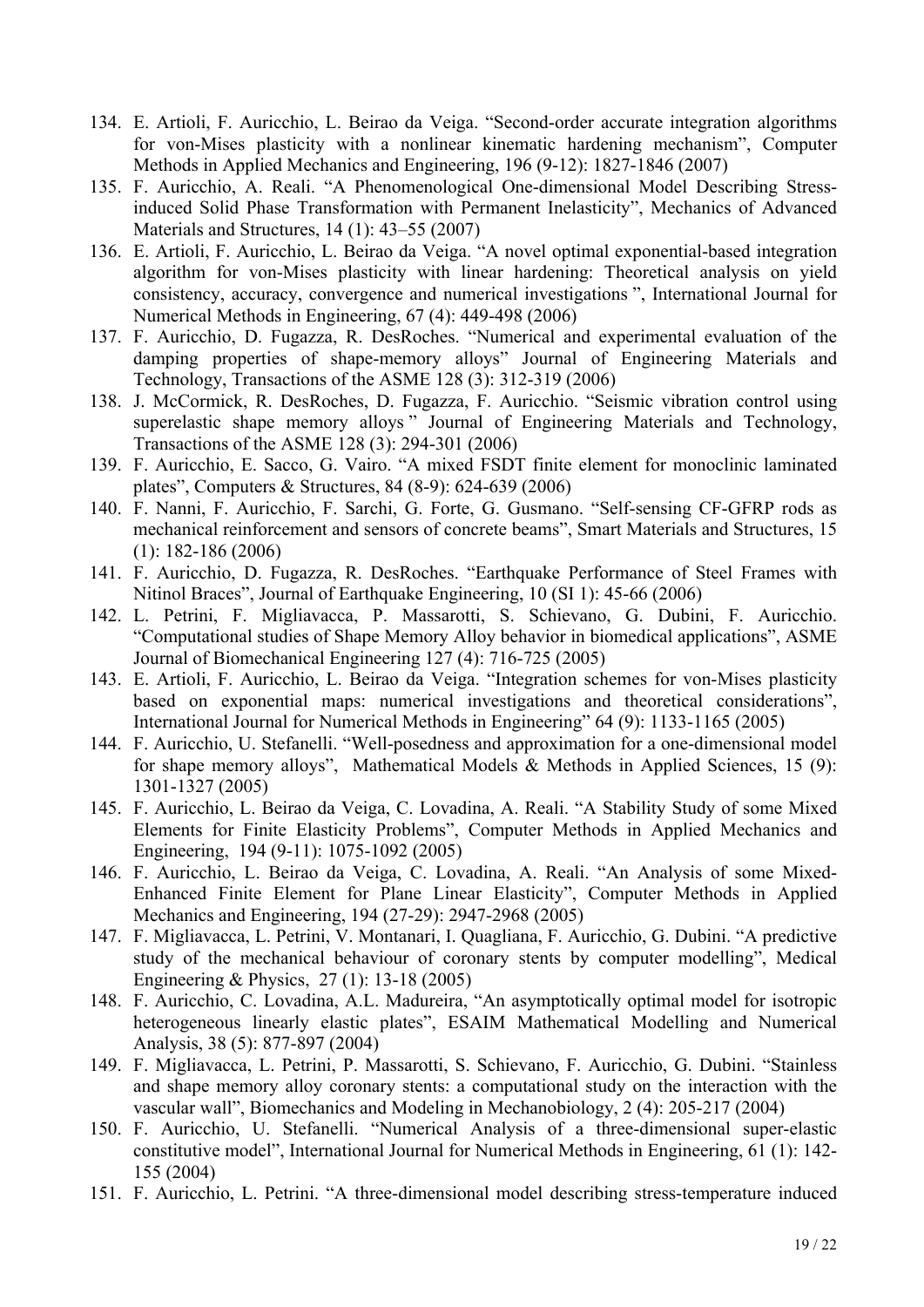solid phase transformations: solution algorithm and boundary value problems", International Journal for Numerical Methods in Engineering, 61 (6): 807-836 (2004)

- 152. F. Auricchio, L. Petrini. "A three-dimensional model describing stress-temperature induced solid phase transformations: thermomechanical coupling and hybrid composite applications", International Journal for Numerical Methods in Engineering, 61 (6): 716-737 (2004)
- 153. L. Petrini, F. Migliavacca, F. Auricchio, G. Dubini. "Numerical investigation of the intravascular coronary stent flexibility", Journal of Biomechanics, 37 (4): 495-501 (2004)
- 154. G.M. Calvi, P. Ceresa, D. Bolognini, C. Casarotti, F. Auricchio. "Effects of axial force variation in the seismic response of bridges isolated with friction pendulum systems", Journal of Earthquake Engineering, 8 (SI1): 187-224 (2004)
- 155. R.L. Taylor, F.C. Filippou, A. Saritas, F. Auricchio. "Mixed finite element method for beam and frame problems", Computational Mechanics, 31 (1-2): 192-203 (2003)
- 156. F. Auricchio, S. Marfia, E. Sacco. "Modelling of SMA materials: Training and two way memory effects", Computers & Structures, 81 (24-25): 2301-2317 (2003)
- 157. V. Cacciafesta, M.F. Sfondrini, A. Scribante, F. Auricchio. "Evaluation of friction of stainless steel and esthetic self-ligating brackets in various bracket-archwire combinations", American Journal of Orthodontics and Dentofacial Orthopedics, 124 (4): 395-402 (2003)
- 158. V. Cacciafesta, M.F. Sfondrini, A. Scribante, C. Klersy, F. Auricchio. "Evaluation of friction of conventional and metal-insert ceramic brackets in various bracket-archwire combinations", American Journal of Orthodontics and Dentofacial Orthopedics 124 (4): 403-409 (2003)
- 159. F. Auricchio, E. Sacco. "Refined first-order shear deformation theory models for composite laminates", Journal of Applied Mechanics, 70 (3): 381-390 (2003)
- 160. C. Lovadina, F. Auricchio. "On the enhanced strain technique for elasticity problems", Computer & Structures, 81 (8-11): 777-787 (2003)
- 161. F. Auricchio, L. Petrini, R. Pietrabissa, E. Sacco. "Numerical modeling of shape-memory alloys in orthodontics", Computer Modeling in Engineering & Sciences, 4 (3-4): 365-380 (2003)
- 162. F. Auricchio, L. Beirao da Veiga. "On a new integration scheme for von-Mises plasticity with linear hardening", International Journal for Numerical Methods in Engineering, 56 (10): 1375-1396 (2003)
- 163. F. Auricchio, L. Petrini. "Improvements and algorithmical considerations on a recent threedimensional model describing stress-induced solid phase transformations", International Journal for Numerical Methods in Engineering, 55 (11): 1255-1284 (2002)
- 164. F. Auricchio, L. Beirao da Veiga, C. Lovadina. "Remarks on the asymptotic behaviour of Koiter shells", Computer & Structures, 80 (9-10): 735-745 (2002)
- 165. F. Migliavacca, L. Petrini, M. Colombo, F. Auricchio, R. Pietrabissa. "Mechanical behavior of coronary stents investigated through the finite element method", Journal of Biomechanics, 35 (6): 803-811 (2002)
- 166. F. Auricchio, E. Sacco. "Thermo-mechanical response of a superelastic shape-memory wire under cyclic stretching-bending loadings", International Journal Solids and Structures, 38: 6123-6145 (2001)
- 167. F. Auricchio. "A robust integration-algorithm for a finite-strain shape-memory-alloy superelastic model", International Journal of Plasticity, 17 (7): 971-990 (2001)
- 168. F. Auricchio, M. Di Loreto, E. Sacco. "Finite element analysis of a stenotic artery revascularization through stent insertion", Computer Methods in Biomechanics and Biomedical Engineering, 4: 249-263 (2001)
- 169. M. Arrigoni, F. Auricchio, V. Cacciafesta, L. Petrini, R. Pietrabissa. "Mechanical characterisation of orthodontic superelastic Ni-Ti wires", Journal de Physique IV, 11 (PR8): 577-582 (2001)
- 170. F. Auricchio. "Three-dimensional modeling of shape-memory materials", Journal de Physique IV, 11 (PR8): 509-514 (2001)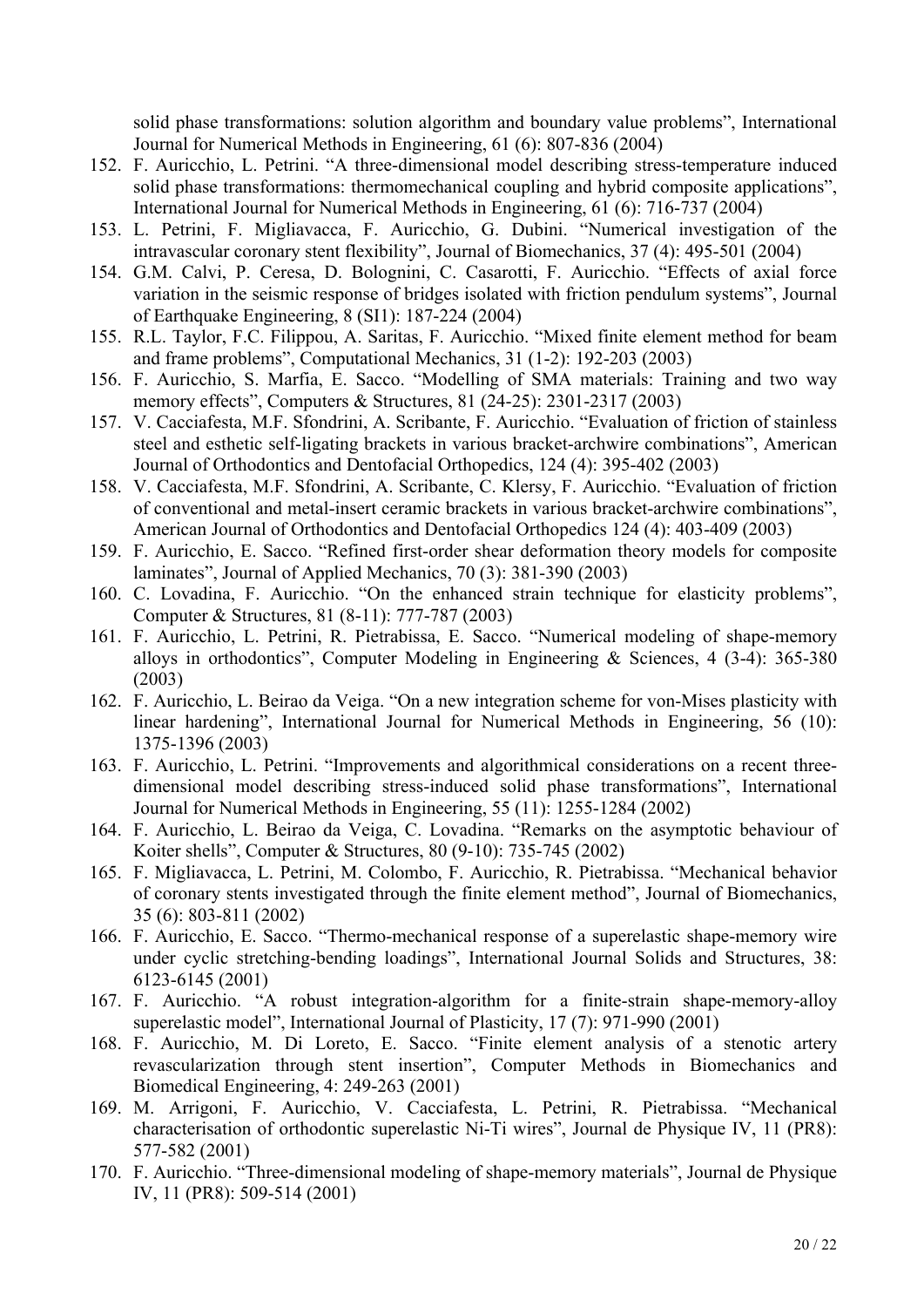- 171. G. Alfano, F. Auricchio, L. Rosati, E. Sacco. "MITC finite elements for laminated composite plates", International Journal for Numerical Methods in Engineering, 50 (3): 707-738 (2001)
- 172. F. Auricchio, P. Bisegna, C. Lovadina. "Finite element approximation of piezoelectric plates", International Journal for Numerical Methods in Engineering, 50 (6): 1469-1499 (2001)
- 173. F. Auricchio, C. Lovadina, E. Sacco. "Analysis of mixed finite elements for laminated composite plates", Computer Methods in Applied Mechanics and Engineering, 190 (35-36): 4767-4783 (2001)
- 174. F. Auricchio, C. Lovadina. "Analysis of kinematic linked interpolation methods for Reissner-Mindlin plate problems", Computer Methods in Applied Mechanics and Engineering, 190 (18-19): 2465-2482 (2001)
- 175. F. Auricchio, C. Lovadina. "Partial selective reduced integration schemes and kinematic linked interpolations for plate bending problems", Mathematical Models and Methods in Applied Sciences, 9 (5): 693-722 (1999)
- 176. F. Auricchio, E. Sacco. "Partial mixed formulation and refined models for the analysis of composite laminates with a FSDT", Composites Structures, 46 (2): 103-113 (1999)
- 177. F. Auricchio, E. Sacco. "A mixed-enhanced finite-element for the analysis of laminated composite plates", International Journal for Numerical Methods in Engineering, 44 (10): 1481-1504 (1999)
- 178. F. Auricchio, E. Sacco. "A temperature-dependent beam for shape-memory alloys: constitutive modelling, finite-element implementation and numerical simulations", Computer Methods in Applied Mechanics and Engineering, 174 (1-2): 171-190 (1999)
- 179. F. Auricchio, R.L. Taylor. "A return-map algorithm for general associative isotropic elastoplastic materials in large deformation regimes", International Journal of Plasticity, 15 (12): 1359-1378 (1999)
- 180. C. Callari, F. Auricchio, E. Sacco. "A finite-strain Cam-clay model in the framework of multiplicative elasto-plasticity", International Journal of Plasticity, 14 (12): 1155-1187 (1998)
- 181. A. Masud, M. Panahandeh, F. Auricchio. "A finite-strain finite element model for the pseudoelastic behavior of shape memory alloys", Computer Methods in Applied Mechanics and Engineering, 148 (1-2): 23-37 (1997)
- 182. F. Auricchio. "A viscoplastic constitutive equation bounded between two generalized plasticity models", International Journal of Plasticity, 13 (8-9): 697-721, (1997)
- 183. F. Auricchio, E. Sacco. "A one-dimensional model for superelastic shape-memory alloys with different elastic properties between austenite and martensite", International Journal of Nonlinear Mechanics, 32 (6): 1101-1114 (1997)
- 184. F. Auricchio, E. Sacco. "A superelastic shape-memory-alloy beam model", Journal of Intelligent Materials and Structures, 8: 489-501 (1997)
- 185. F. Auricchio, R.L. Taylor. "Shape-memory alloys: modelling and numerical simulations of the finite-strain superelastic behavior", Computer Methods in Applied Mechanics and Engineering, 143 (1-2): 175-194 (1997)
- 186. F. Auricchio, J. Lubliner. "A uniaxial model for shape-memory alloys", International Journal of Solids and Structures, 34 (27): 3601-3618 (1997)
- 187. F. Auricchio, R.L. Taylor, J. Lubliner. "Shape-memory alloys: macromodelling and numerical simulations of the superelastic behavior", Computer Methods in Applied Mechanics and Engineering, 146 (3-4): 281-312 (1997)
- 188. F. Auricchio, E. Sacco. "Augmented Lagrangian finite-elements for plate contact problems", International Journal for Numerical Methods in Engineering , 39 (24): 4141-4158 (1996)
- 189. J. Lubliner, F. Auricchio. "Generalized plasticity and shape-memory alloys", International Journal of Solids and Structures, 33 (7): 991-1003 (1996)
- 190. F. Auricchio, R.L. Taylor. "Two material models for cyclic plasticity: nonlinear kinematic hardening and generalized plasticity", International Journal of Plasticity, 11 (1): 65-98 (1995)
- 191. F. Auricchio, R.L. Taylor. "A triangular thick plate finite element with an exact thin limit",